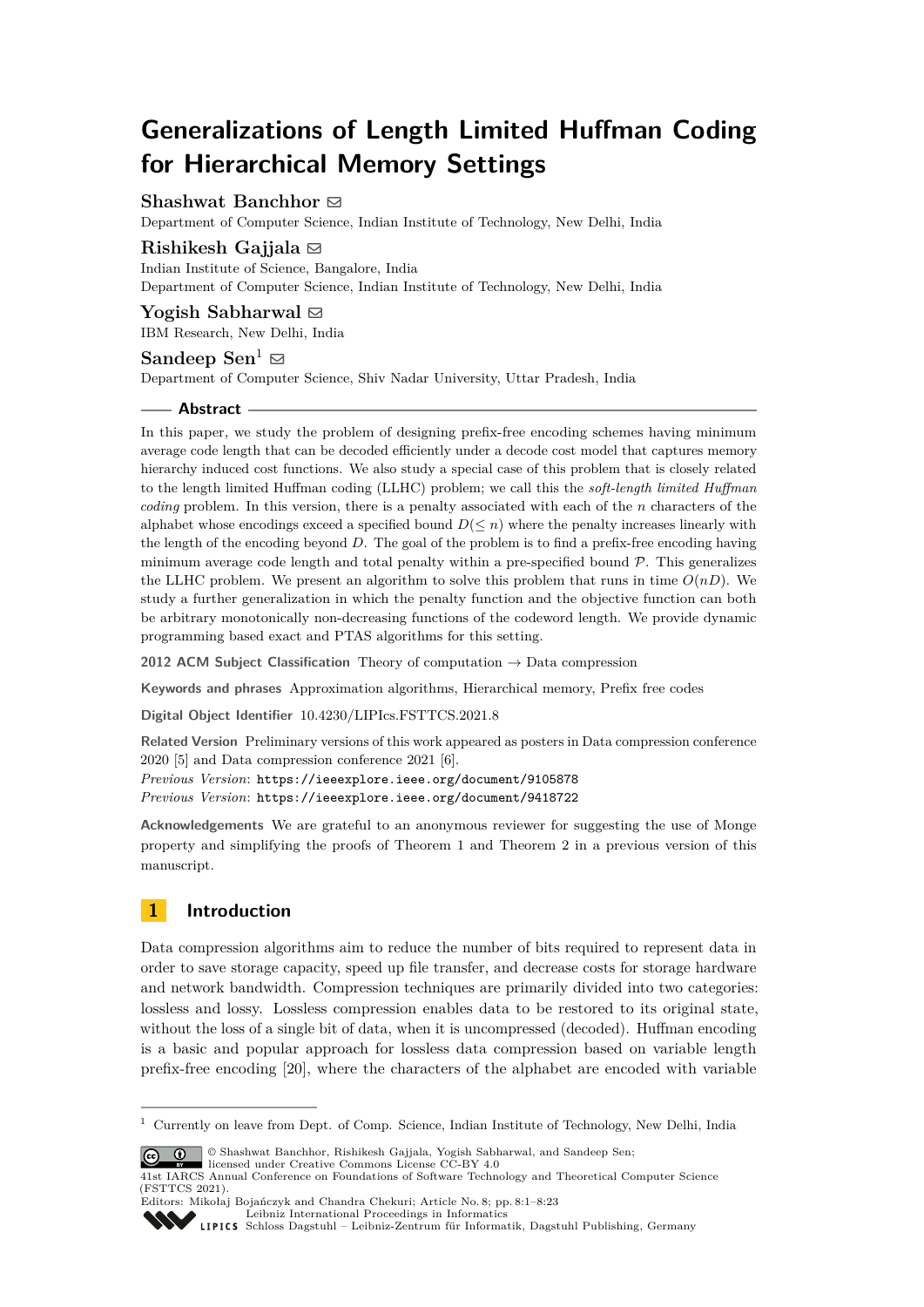<span id="page-1-0"></span>



**Figure 1** Consider an alphabet with frequencies and Huffman encoding as shown in Table (a). Tables (b) and (c) illustrate the  $1^{st}$  and  $2^{nd}$  level lookup tables of width 2 and 3 bits respectively.

**Figure 2** Illustration of blocking scheme: *<*(3*,* 1)*,*(2*,* 1)*>*.

length codewords and no character encoding is a prefix of another. Huffman encoding is widely used in many applications including file compression (e.g. GZIP [\[12\]](#page-16-3), PKZIP [12], BZIP2 [\[10\]](#page-16-4), etc.) and image and video storage formats (JPEG [\[28\]](#page-17-0), PNG [\[7\]](#page-16-5), MP3 [\[8\]](#page-16-6), etc.).

Traversal of a Huffman tree to decode compressed data has an inherent cost proportional to the path length that can be prohibitively slow for many real time applications. One such application is inference task in deep learning. As the sizes of deep learning models are quite large, smaller models are obtained by using Huffman coding in conjunction with other techniques to reduce the memory consumption [\[18\]](#page-16-7). The model is decoded in real-time when inference has to be performed. In such settings, it is acceptable to trade-off the compression ratio for improved decode time as this is a critical aspect for a good user experience. Since the data is encoded only once, it may be beneficial to spend the extra time in suitably encoding data to expedite decoding.

To avoid repeated sequential path traversals of the Huffman tree, we can exploit the indirect addressing capabilities of the RAM model by using lookup tables; code trees are employed where small tables are used to represent subtrees [\[26\]](#page-17-1). If *w* bits are used (called the width of the table), then the size of the table is  $2^w$ . So we partition the code into prefixes of smaller lengths when the tree is not balanced, to economize space. If a prefix of the lookup bits forms a valid code word, then the table entry points to the corresponding code word and the input slides ahead by the number of bits used in the encoding of the code word. Otherwise, the table entry points to another table where a lookup is performed with the next fixed number of bits (possibly different than *w*) of the input; this is repeated until a valid word is decoded. This is illustrated in Figure [1.](#page-1-0)

This scheme is further complicated by the memory hierarchy that limits the storage at the faster levels of memory and has increasing latencies as we access deeper tables. The prefix tree can be viewed as multiple levels of blocks where each block corresponds to a lookup table used during decoding. Figure [2](#page-1-0) demonstrates the concept of blocking where we assume that the blocks that require the same number of indirections have similar latencies. This problem can be formulated as follows:

<span id="page-1-1"></span>Consider an alphabet *C* such that the size of alphabet,  $|C| = n$ . For each character *c* in *C*, let the attribute  $freq(c)$  denote the frequency of *c* in the input data to be encoded. Given a prefix tree *T* corresponding to a prefix-free code for *C*, let  $d_T(c)$  denote the depth of the leaf corresponding to the encoding of *c* in the tree. Note that  $d_T(c)$  is also the length of the codeword for character *c*. The average code length of the encoding represented by the tree *T* is given by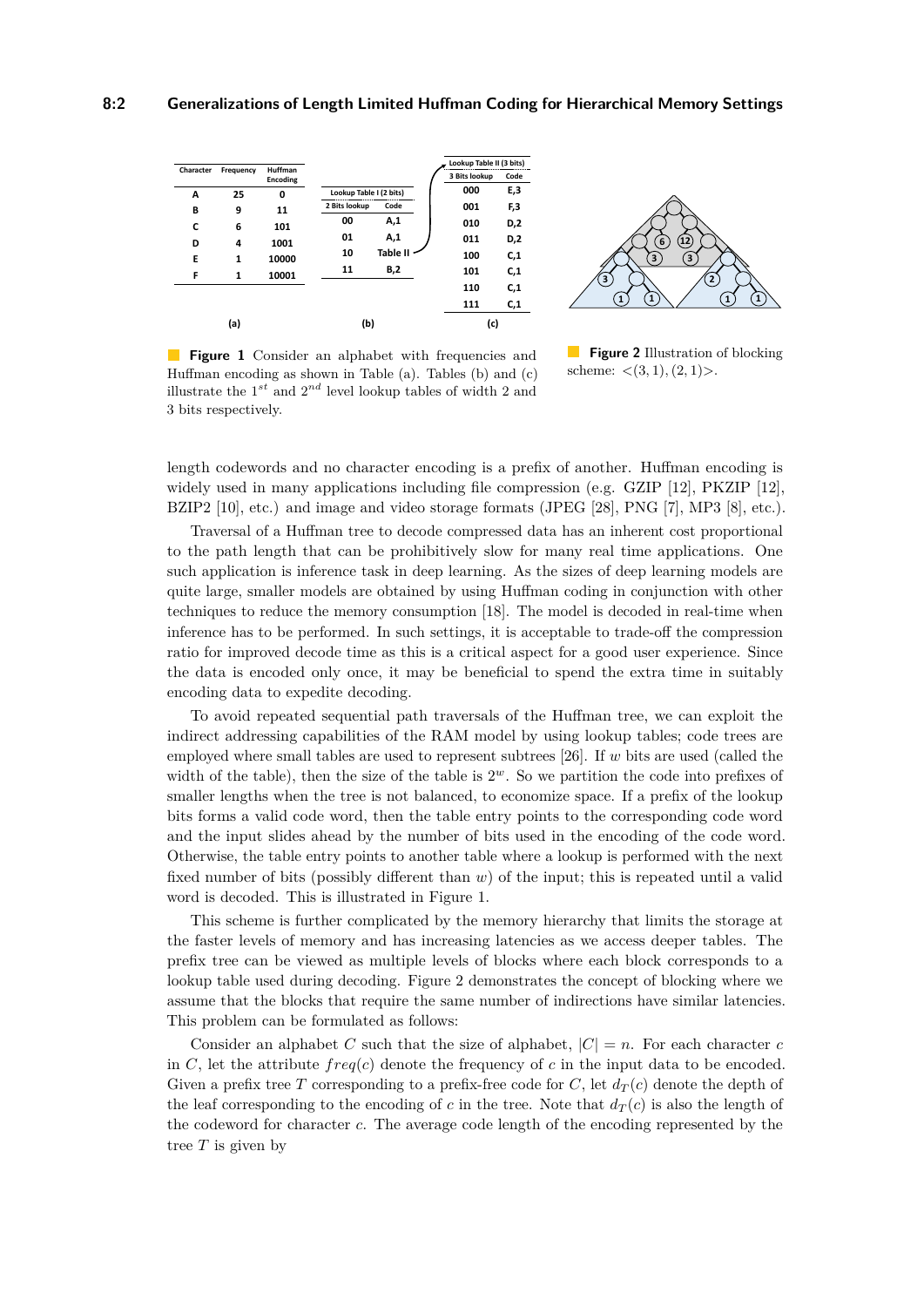#### **S. Banchhor, R. Gajjala, Y. Sabharwal, and S. Sen 8:3 8:3**

$$
len(T) = \sum_{c \in C} freq(c) \cdot d_T(c) \tag{1}
$$

Define a *blocking scheme* of *m block levels* as a sequence of *m* block parameters,  $\langle (w_1, q_1) \rangle$  $(w_2, q_2), \ldots, (w_m, q_m)$ , where  $w_i$  and  $q_i$  specify the width and the access cost of a block, respectively, at *block level j* in the tree. For a blocking scheme, the number of memory hierarchies is the number of times the access cost changes when traversing the blocks in order. For a character *c* having depth  $d_T(c)$  in a prefix tree *T*, the cost of looking up (decoding) the character under the scheme  $BS, \delta_T(c)$ , is given by the total sum of the cost of accessing the blocks starting from the first *block level* up to the *block level* to which the character belongs, i.e.,  $\delta_T(c) = \sum_{i \le W(c)} q_i$  where  $W(c) = \arg \min_h \left\{ \sum_{j=1}^h w_j \ge d_T(c) \right\}$ . The total decode time of the encoding for a prefix tree *T* is given by:  $\delta(T) = \sum_{c \in C} freq(c) \cdot \delta_T(c)$ .

**Problem Definition (**COPT**):** Given a blocking scheme *BS* and parameter ∆, called the *permitted cost*, the goal of our problem is to determine a prefix tree, *T*, that minimizes the average code length,  $len(T)$ , subject to  $\delta(T) \leq \Delta$ . We call this the *code optimal prefix tree problem* and denote it by  $\text{COPT}(\Delta)$ . With slight abuse of notation, we shall also refer to the decode time of the associated solution as  $\text{COPT}(\Delta)$ .

We present an exact and a PTAS algorithm for the  $COPT(\Delta)$  problem:

#### <span id="page-2-0"></span>▶ **Theorem 1.**

- <span id="page-2-1"></span>(a) *There exists a dynamic programming based algorithm to solve the*  $COPT(\Delta)$  *problem that runs in time*  $O(n^{2+m})$  *for m block levels.*
- **(b)** *For the case where the number of block levels, m, is a constant, there exists an algorithm that returns a prefix tree having code-length*  $\leq (1+\epsilon)COPT(\Delta)$ *. The running time of the algorithm is*  $O\left(\frac{n^2}{n}\right)$  $\frac{v^2}{\epsilon}$  max  $\left(\frac{1}{\epsilon^2}\right)$  $\frac{1}{\epsilon^2}, \log^2(n)$ ).

Another technique for optimizing the decode time that is popular in practice was proposed by Moffat and Turpin [\[26\]](#page-17-1). Their algorithm looks up one entry of an *offset* array (sequentially) for every bit of the compressed data read from the input. To speed up their algorithm, they use a lookup table using a fixed number of bits from the input. This is then followed by looking up an entry of the offset array for every subsequent bit of the input. The lookup table is often kept in fast memory as compared to the offset array. The overall decode time can be optimized by accommodating more words in the lookup table. This can be modeled as a special case of the COPT problem where the memory hierarchy comprises of only two levels. The first level corresponds to a cache or scratchpad having constant memory access cost. The second level corresponds to the main memory for which every access incurs a cost of q. This corresponds to a blocking scheme of  $\langle (w_1, z), (w_2, q), (w_2, q), \ldots \rangle$ . Any entry of the prefix tree residing in the cache can be accessed with constant cost *z* and thereafter every entry in the main memory is accessed with cost *q*. Intuitively, if the codes cannot fit into the topmost block, we need a design that will minimize the number of higher level (deep) blocks. Having a hard-bound on the code word length has been previously dealt under Length Limited Huffman Code (LLHC) problem[\[21\]](#page-16-8); we define a variation to deal with the current problem using a notion of penalties.

LLHC is a well studied variant of Huffman coding motivated by the construction of optimal prefix-free codes under certain practical conditions [\[14\]](#page-16-9) such as computer file searching and text retrieval systems [\[30\]](#page-17-2). The  $LLHC(C, D)$  problem outputs a prefix-free encoding over alphabet *C*, whose lengths are bounded by *D* such that the average code length is minimized. The encoding length bound, *D*, is a hard bound in the LLHC problem and is naturally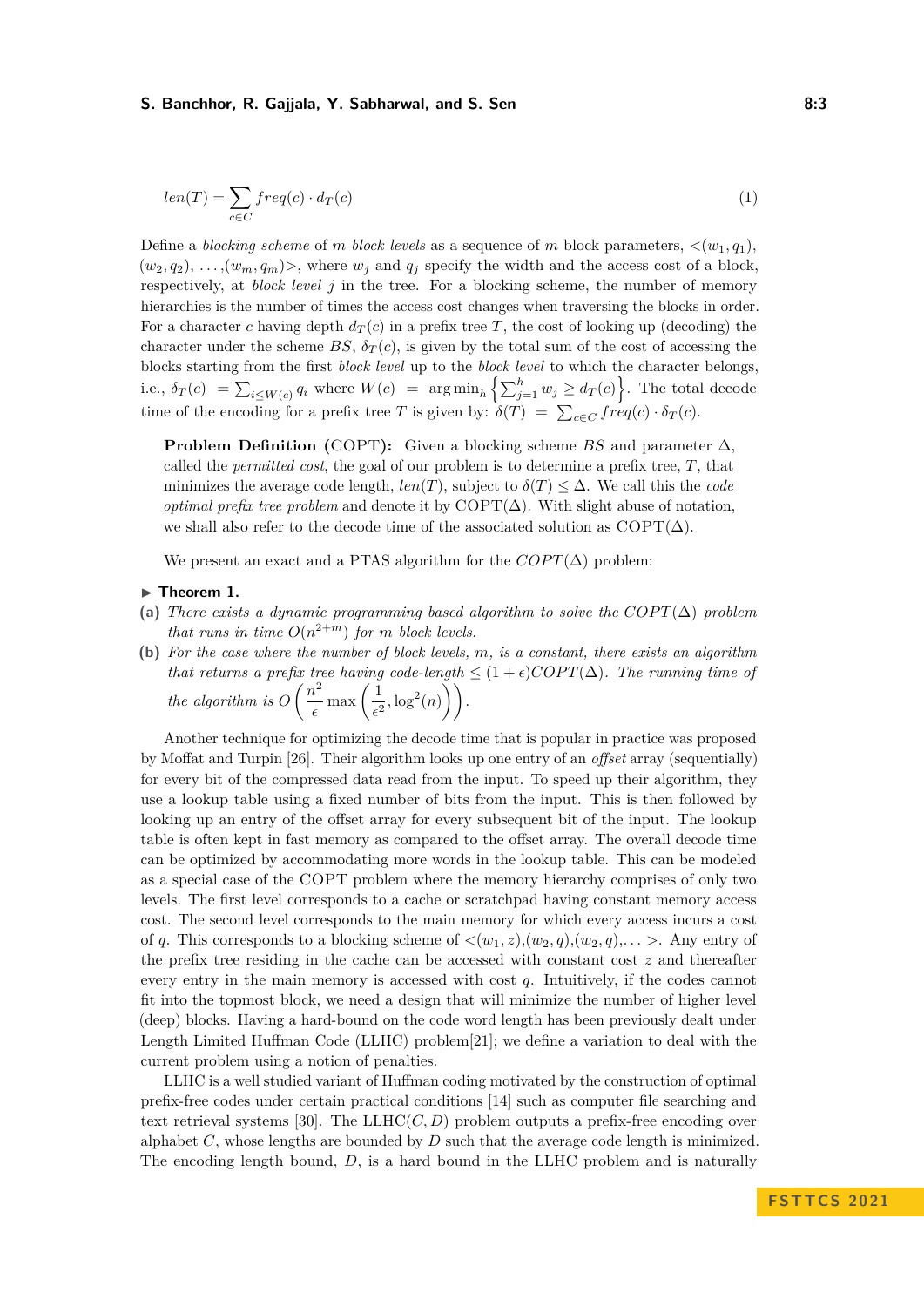#### **8:4 Generalizations of Length Limited Huffman Coding for Hierarchical Memory Settings**

bounded by the size of the alphabet *n*. Consider a soft version of the LLHC problem, where there is a penalty associated with the character encodings exceeding bound *D* that increases linearly with the length of the encoding. Given a bound on the admissible penalty, the goal of the problem is to find a prefix-free encoding having minimum average code length and penalty within the specified admissible bound. We note that this problem also allows us to consider settings where the desired encoding length *D* is smaller than log *n*; this is impossible in the LLHC setting because of the information theoretic bottleneck.

We next define this generalized version of the LLHC problem more formally. For a character having depth  $\lambda$  in a prefix tree *T*, we associate a penalty,  $p(.)$  as follows:

$$
p(\lambda) = \begin{cases} z & \text{if } \lambda \le D \\ z + q \cdot (\lambda - D) & \text{if } \lambda > D \end{cases}
$$

for some constants *z* and *q*. Here, *z* is a constant cost for encodings having length no more than *D* and *q* is the penalty for every extra encoding bit used beyond *D*. The reader may note that this is a simplification from the natural blocking model where the number of bits may be more than 1. However, this assumption allows us to exploit certain properties leading to very fast solutions that are likely to work well in practice. The penalty of the prefix tree is the sum of the penalties of all the characters weighted by their frequencies, i.e.,

$$
P(T) = \sum_{c \in C} freq(c) \cdot p(d_T(c)).
$$
\n(2)

**Problem Definition (SOFT-LLHC):** Given parameters  $z$ ,  $q \& D$ , which define the penalty function  $p(.)$  and a penalty bound  $P$ , the goal of the *Soft length limited Huffman coding problem*, denoted SOFT-LLHC( $\mathcal{P}, z, q, D$ ), is to determine a prefix tree, *T*, that minimizes the average code length  $len(T)$  subject to  $P(T) \leq P$ .

Figure [3](#page-4-0) illustrates the Huffman coding for an alphabet *C*, the corresponding LLHC and SOFT-LLHC when  $D = 3$ . We note that LLHC is a special case of this problem wherein  $z = 0$ ,  $q = 1$  and  $\mathcal{P} = 0$ . This setting does not allow for any penalty, and constrains codewords to have length  $\leq D$ . Thus SOFT-LLHC is a generalization of the LLHC problem. We present a fast algorithm for the SOFT-LLHC problem:

<span id="page-3-0"></span> $\triangleright$  **Theorem 2.** *There exists an algorithm to solve the* SOFT-LLHC( $\mathcal{P}, z, q, D$ ) problem with *running time*  $O(n)$  *when the characters of*  $C$  *are given in sorted order of frequencies. For the case when*  $D = o(\log n)$ *, the running time of the algorithm can be bounded by*  $O(n + D2^D)$ *.* 

Note that a special case of our COPT problem with two levels of memory hierarchy for  $BS = \langle (w_1, z), (1, q), (1, q), \cdots \rangle$  can be mapped to the SOFT-LLHC problem by taking  $D = w_1$  and  $\mathcal{P} = \Delta$ .

Lastly, we study a more generalized version of the SOFT-LLHC problem that also generalizes the COPT problem. In this problem, the penalty and cost functions can be any monotonically non-decreasing function of the code length.

We next define this problem formally.

**Problem Definition (GEN-LLHC):** Given parameters  $P$ , called the *penalty bound*, a penalty function  $p(\cdot)$  and an objective function  $f(\cdot)$  that are both monotonically non-decreasing functions, the goal of the *Generalized length limited Huffman coding problem*, denoted GEN-LLHC( $\mathcal{P}, p(\cdot), f(\cdot)$ ), is to determine a prefix tree, *T*, that minimizes

$$
F(T) = \sum_{c \in C} freq(c) \cdot f(d_T(c))
$$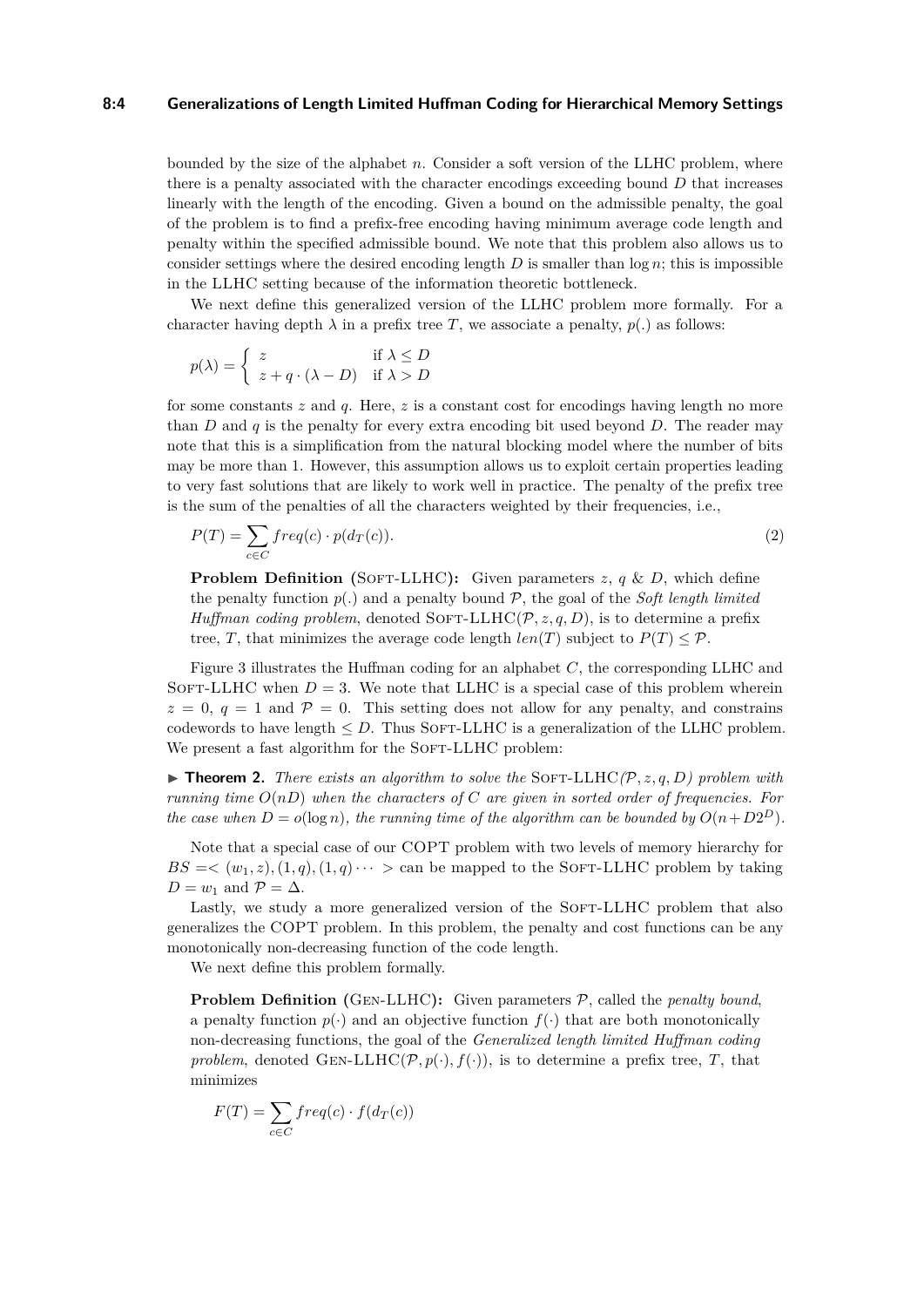#### **S. Banchhor, R. Gajjala, Y. Sabharwal, and S. Sen 6:5 1988 19:5 8:5**

<span id="page-4-0"></span>

**Figure 3** Consider an alphabet with 6 characters with frequencies 1, 1, 3, 11, 17, 34 and  $D = 3$ . Any character with depth  $w \leq 3$  bits has a penalty of *z* unit whereas characters with depth  $w > 3$ bits have penalty  $z + q \cdot (w - D)$ . (a) illustrates the corresponding Huffman tree that has code length of  $5 \cdot 1 + 5 \cdot 1 + 4 \cdot 3 + 3 \cdot 11 + 2 \cdot 17 + 1 \cdot 34 = 123$  and penalty of  $(z + 2q) \cdot 1 + (z + 2q) \cdot 1 + (z + q) \cdot$  $3 + z \cdot 11 + z \cdot 17 + z \cdot 34 = 67z + 7q$ . (b) Illustrates the LLHC prefix tree with higher code length of  $3 \cdot 1 + 3 \cdot 1 + 3 \cdot 3 + 3 \cdot 11 + 2 \cdot 34 + 2 \cdot 17 = 150$  but a penalty of  $z \cdot 1 + z \cdot 1 + z \cdot 3 + z \cdot 11 + z \cdot 17 + z \cdot 34 = 67z$ . (c) Illustrates the soft-LLHC prefix tree with code length of  $4 \cdot 1 + 4 \cdot 1 + 3 \cdot 3 + 3 \cdot 11 + 2 \cdot 17 + 1 \cdot 34 = 128$ and penalty of  $(z+q) \cdot 1 + (z+q) \cdot 1 + z \cdot 3 + z \cdot 11 + z \cdot 17 + z \cdot 34 = 67z + 2q$ .

subject to the penalty being bounded by the specified penalty bound, i.e.,

$$
P(T) = \sum_{c \in C} freq(c) \cdot p(d_T(c)) \le P.
$$

Note that in GEN-LLHC the penalty function is not necessarily linear, as it was in SOFT-LLHC.

Also note that the COPT problem can be modeled as the Gen-LLHC problem by taking the penalty function as  $p(d_T(c)) = \delta_T(c)$ ,  $\mathcal{P}$  as  $\Delta$  and the function  $f$  mapping to the code length, i.e.,  $f(d_T(c)) = d_T(c)$ . Note that the effect of BS is handled in the way  $p(d_T(c))$  is defined. We present the following results for the Gen-LLHC problem:

#### <span id="page-4-1"></span>▶ **Theorem 3.**

- (a) *There exists a dynamic programming algorithm to solve the* GEN-LLHC( $\mathcal{P}, p(\cdot), f(\cdot)$ ) problem that runs in  $O(n^3 \cdot \mathcal{P})$  time.
- **(b)** *There exists a dynamic programming algorithm that returns a prefix-tree having objective value at most*  $(1+\epsilon)$  *times that of the optimal solution to* GEN-LLHC( $\mathcal{P}, p(\cdot), f(\cdot)$ ) *and penalty no more than*  $P$ *. The running time of this algorithm is*  $O(n^4/\epsilon)$ *.*

 $\triangleright$  Remark 4. Note that while the running time in Theorem [2](#page-3-0) has no dependence on  $\mathcal{P}$ , Theorem [3\(](#page-4-1)a) is not a strictly polynomial time algorithm for super polynomial values of  $\mathcal{P}$ .

▶ Remark 5. Theorem  $3(a)$ , (b) assume the functions  $p(·)$ ,  $f(·)$  can be computed in  $O(1)$  time.

**Hardness.** Note that it follows from Theorem [2](#page-3-0) that the SOFT-LLHC problem is in *P* as *D* can be at most *n*. We do not have a hardness result for the GEN-LLHC problem though we present a PTAS for the problem in Theorem [3.](#page-4-1) The COPT problem is a special case of the Gen-LLHC problem for which we give an algorithm which runs in polynomial time when the number of block levels is constant.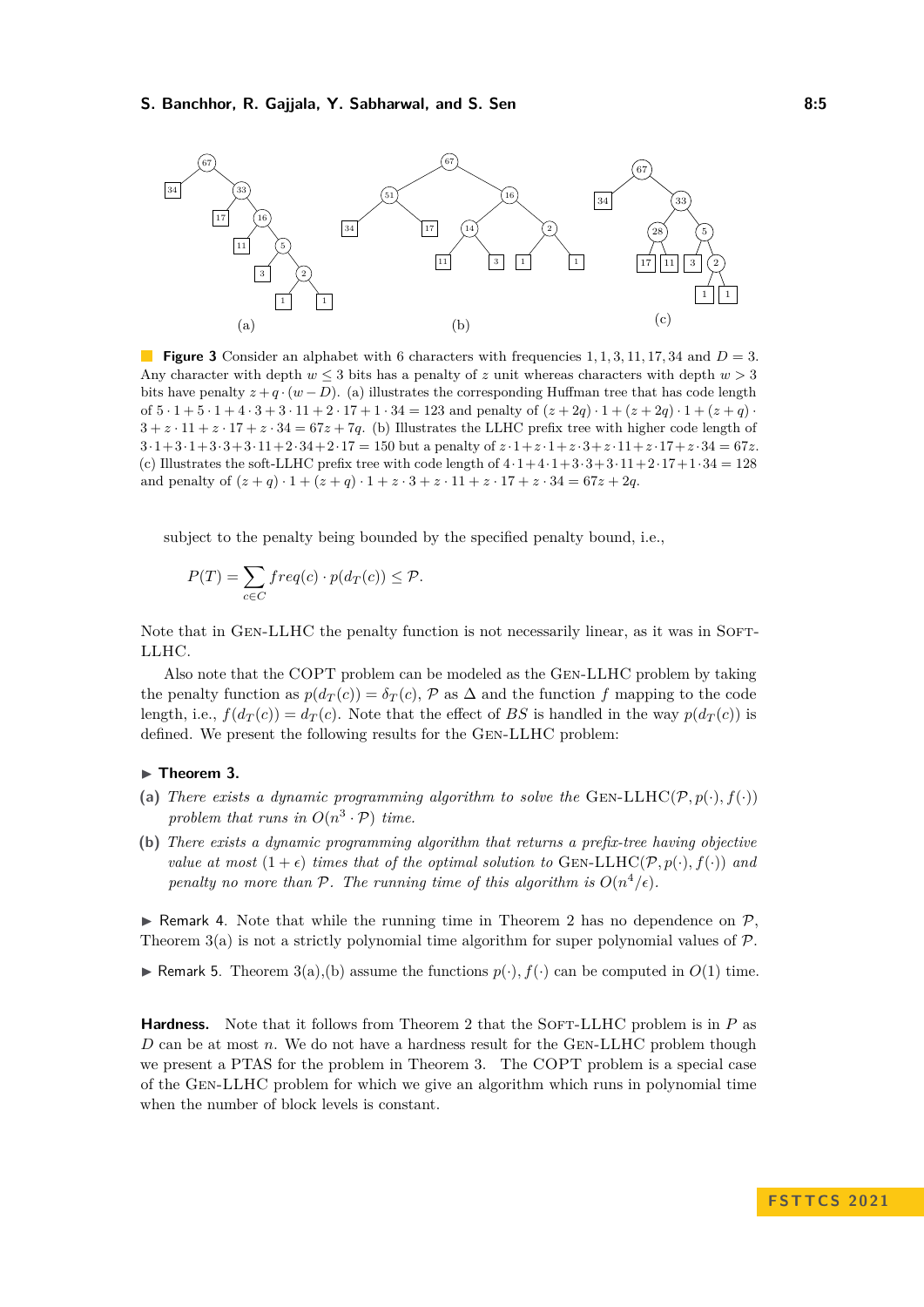#### **8:6 Generalizations of Length Limited Huffman Coding for Hierarchical Memory Settings**

## <span id="page-5-1"></span>**1.1 Related Work**

The first algorithm for LLHC was due to Karp[\[21\]](#page-16-8) and was based on an integer linear programming formulation. Gilbert[\[15\]](#page-16-10) then gave an enumeration based algorithm for LLHC. Both these algorithms had exponential running time. Later Hu and Tan<sup>[\[19\]](#page-16-11)</sup> gave an  $O(nD2^D)$ time Dynamic Programming algorithm. Note that *D* is bounded by *n* in the worst case. In 1974, Garey<sup>[\[14\]](#page-16-9)</sup> presented the first polynomial time algorithm, running in time  $O(n^2D)$ for the case of binary encoded alphabets. Larmore[\[23\]](#page-16-12) combined techniques of [\[19\]](#page-16-11) and [\[14\]](#page-16-9) to give an algorithm with running time  $O(n^{3/2}D\log^{1/2} n)$  for the binary case. Larmore and Hirschberg [\[24\]](#page-16-13) then designed a completely new algorithm with running time  $O(nD)$ ; this algorithm was based on a reduction to the coin collector's problem, which was then solved using a technique they called the Package-Merge algorithm. There have been several subsequent works that have improved the running time further for the special case when  $D = \omega(\log n)$  to  $O(n\sqrt{D \log n} + n \log n)$  by Aggarwal, Schieber and Tokuyama [\[2\]](#page-15-0) and to  $n2^{O(\sqrt{\log D \log \log n})}$  by Schieber [\[27\]](#page-17-3). Baer [\[3\]](#page-15-1) studied a variant of the Huffman coding problem wherein there is a continuous (strictly) monotonic increasing cost (penalty) function, called Campbell penalties [\[11\]](#page-16-14), associated with the length of a character encoding; the goal of the problem is to minimize the "mean" length of the cost function over all the characters of the alphabet. We note that this problem seeks to minimize an objective different from the average code length, thereby addressing a different setting compared to Huffman coding, LLHC and our SOFT-LLHC problems. In particular, the SOFT-LLHC problem seeks to minimize the average code length constrained by a budget on the admissible penalty.

Generalized cost functions for building Huffman trees have been studied before. Fujiwara and Jacobs [\[13\]](#page-16-15) studied the Generalized Huffman Tree (GHT) problem in which the cost of each encoded character depends on its depth in the tree by an arbitrary function. Here the goal is to determine a prefix tree, *T*, that minimizes  $\sum_{i=1}^{|C|} f_i(d_T(c_i))$  for the GHT problem and minimizes  $\max_{i=1}^{|C|} f_i(d_T(c_i))$  for the Max-GHT problem. This is a further generalization of our cost function, where a separate function is associated with each character.

On the other hand, the SOFT-LLHC problem corresponds to optimizing the objective function allowing deviations from the individual code lengths for which we provide bi-criterion results that are novel to the best of our knowledge. We do note however that the LLHC problem is a special case of both the SOFT-LLHC problem (as specified earlier) as well as the GHT problem (by taking the cost function to be  $\infty$  when depth exceeds *D* and equal to frequency times depth otherwise).

Fujiwara and Jacobs [\[13\]](#page-16-15) further prove that the Max-GHT problem is NP-hard when the cost functions are allowed to be arbitrary and provide a polynomial time algorithm when the cost functions are non-decreasing. We observe that the hardness result crucially depends on the the prefix tree being a complete binary tree. However, we show that for certain functions, the optimal prefix tree for Max-GHT need not necessarily be a complete binary tree (see Appendix [A\)](#page-17-4). As a matter of fact, we present a simple polynomial time construction for the relaxed version of Max-GHT by reducing the Max-GHT problem with arbitrary functions into Max-GHT problem with non-decreasing functions in  $O(n^2)$  time. Using the polynomial time algorithm of Fujiwara and Jacobs [\[13\]](#page-16-15) for the case when the cost functions are non-decreasing, this actually yields a polynomial time algorithm for the case of arbitrary functions as well. This result is captured in the following theorem and it's proof is presented in Appendix [A.](#page-17-4)

<span id="page-5-0"></span> $\triangleright$  **Theorem 6.** *There is an*  $O(n^2 \log n)$  *algorithm for Max-GHT with arbitrary functions.*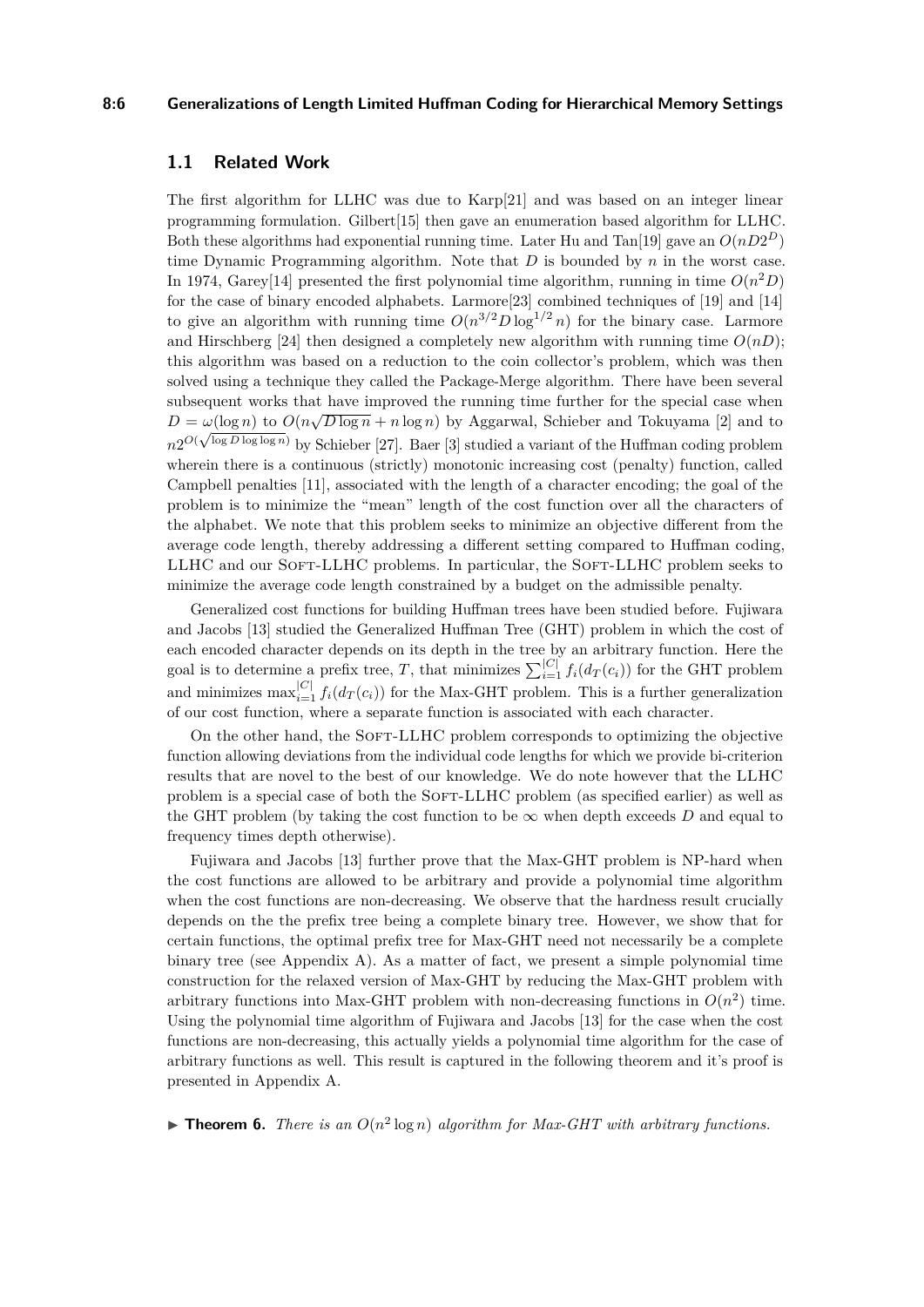#### **S. Banchhor, R. Gajjala, Y. Sabharwal, and S. Sen 8:7**

<span id="page-6-1"></span>

34 || 17 || 11 || 5 3) (2 1 ) (1

**Figure 4** Illustration of the calculation of the number of characters below level  $\ell$  ( $2i_{\ell} - i_{\ell+1}$ ). This figure is taken from [\[16\]](#page-16-16).

**Figure 5** The **3-level forest** to the tree *T*, shown in Figure  $3(a)$ .

**Organization of the paper.** Our algorithms build on the dynamic program for Huffman codes proposed by Larmore and Przytycka[\[22\]](#page-16-17) and extended in Golin[\[16\]](#page-16-16). This algorithm is discussed in Section [2.](#page-6-0) In Section [3,](#page-8-0) we first present our algorithm for the simplest of the problems, Soft-LLHC; this provides the proof for Theorem [2.](#page-3-0) In Section [4,](#page-10-0) we discuss the algorithmic approach for the generalized version of the Gen-LLHC problem; this corresponds to Theorem [3.](#page-4-1) In Section [5,](#page-13-0) we present the algorithms for the COPT problem. This is presented last as the proofs reuse results from the algorithm for Gen-LLHC. We present the proof for the PTAS corresponding to Theorem [1\(](#page-2-0)b) and defer the proof of Theorem [1\(](#page-2-0)a) to the Appendix. We end with concluding remarks in Section [6.](#page-15-2)

# <span id="page-6-0"></span>**2 Preliminaries: a DP for Huffman codes**

Consider a prefix tree, *T*. The nodes of *T* can be classified as either leaf nodes (i.e., nodes with no child nodes), or internal nodes (i.e., nodes with exactly 2 child nodes). Leaf nodes represent characters of the alphabet. Let  $d_T(u)$  denote the depth of any node in the tree, *T* (with the root being at depth 0). The depth (or height) of the tree, denoted *h*(*T*) is the maximum depth of any node in the tree, i.e.,  $h(T) = \max_{u \in T} \{d_T(u)\}\.$  We use the variable  $\ell$  to refer to the level starting from the top of the tree ( $\ell = 0$  for the root). Further, let  $i_{\ell}$ denote the number of internal nodes at or deeper than level *ℓ*.

This is illustrated in Figure [4.](#page-6-1) The following proposition relates the number of characters below some level with the number of internal nodes at different levels.

<span id="page-6-3"></span>▶ **Proposition 7.** *The number of characters below (deeper than) level*  $\ell$  *is*  $2i_{\ell} - i_{\ell+1}$ *.* 

The formal proof of the proposition can be found in [\[16\]](#page-16-16). The intuitive idea is as follows: to form each internal node we need two child nodes (can be either internal or leaf). Hence, for  $i_{\ell}$  internal nodes we would require  $2i_{\ell}$  nodes at or deeper than level  $(\ell + 1)$ . Since of these  $2i_{\ell}$  nodes  $i_{\ell+1}$  are internal nodes at or deeper than level  $(\ell+1)$ , the number of characters or leaf nodes below level  $\ell$  must be  $2i_{\ell} - i_{\ell+1}$ .

The following Theorem is an adaptation of a result from Golin and Zhang[\[16\]](#page-16-16) that specifies a condition for us to be able to construct a valid prefix tree. Note that Golin and Zhang [\[16\]](#page-16-16) did not require the condition that  $\forall \ell \leq h-2, n \geq (2i_{\ell}-i_{\ell+1}) \geq (2i_{\ell+1}-i_{\ell+2})$ . They instead proved that any sequence that is an optimal solution to the LLHC problem corresponds to a valid prefix tree (Lemma 2 and 8 in [\[16\]](#page-16-16)). We instead show that this extra condition is necessary and sufficient, for any  $\mathcal I$  to correspond to a valid full binary prefix tree.

<span id="page-6-2"></span>▶ **Theorem 8.** *Given a decreasing sequence of integers,*  $\mathcal{I} = \langle i_k, i_{k+1}, \ldots, i_h = 0 \rangle$ , such *that*  $∀\ell ≤ h - 2$ ,  $n ≥ (2i_{\ell} - i_{\ell+1}) ≥ (2i_{\ell+1} - i_{\ell+2})$  *and*  $i_k ≤ n - 1$  *we can construct a forest, rooted at level k, such that the number of internal nodes at or below level*  $\ell$  *is*  $i_{\ell}$ *.*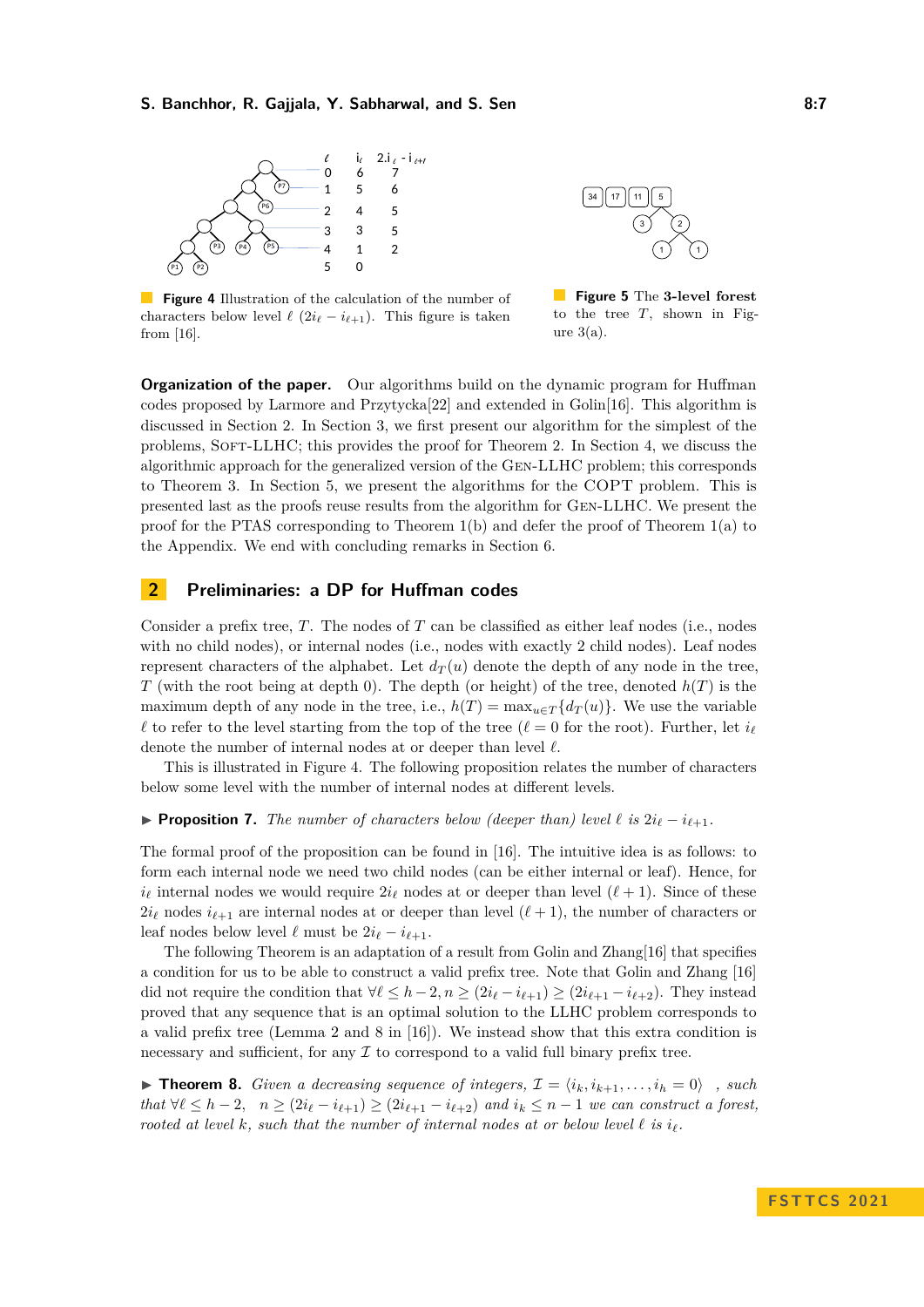#### **8:8 Generalizations of Length Limited Huffman Coding for Hierarchical Memory Settings**

We defer the proof of Theorem [8](#page-6-2) to Appendix [B.](#page-18-0) Corollary [9](#page-7-0) follows from Theorem 8 when  $k = 0$  and  $i_0 = n - 1$ .

<span id="page-7-0"></span>▶ **Corollary 9.** *Given a decreasing sequence of integers,*  $\mathcal{I} = \langle i_0 = n-1, i_1, \ldots, i_h = 0 \rangle$ *, such that*  $∀ℓ ≤ h − 2 : n ≥ (2*i*<sub>ℓ</sub> − *i*<sub>ℓ+1</sub>) ≥ (2*i*<sub>ℓ+1</sub> − *i*<sub>ℓ+2</sub>), we can construct a prefix tree of height$ *h* such that the number of internal nodes at or below level  $\ell$  is  $i_{\ell}$ .

Observe that in any optimal prefix-tree, a character with higher frequency cannot appear lower than a character having lower frequency (otherwise we could swap them leading to an improved codelength). Using this fact, the following result from Golin and Zhang[\[16\]](#page-16-16) helps us to rewrite the code length of the code represented by a prefix tree as the sum of contributions of prefix sums at each level.

<span id="page-7-1"></span> $\triangleright$  **Theorem 10.** Let  $S = [S_1, S_2 \cdots S_n]$  be prefix sum array of frequencies, where  $S_i =$  $\sum_{j=1}^{i} freq(j)$  and frequencies are sorted in increasing order of the depths of the characters *in the tree T. Then the code length of the tree, T, can be written as a sum of h prefix sums, where each sum represents the code length contribution by each level of the tree, i.e.,*  $len(T) = \sum_{\ell=0}^{h-1} S_{2i_{\ell}-i_{\ell+1}}.$ 

The formal proof can be found in [\[16\]](#page-16-16). The intuitive idea is as follows:

by the definitions of  $len(T)$  and  $d_T(c)$  (Eqn [1](#page-1-1) and depth of character *c* in tree *T*), we have

$$
len(T) = \sum_{c \in C} freq(c) \cdot d_T(c) = \sum_{c \in C} \sum_{\ell=1}^{d_T(c)} freq(c)
$$

By rearranging the summation over each level and using Proposition [7,](#page-6-3) we get  $len(T)$  $\sum_{\ell=0}^{h-1} \sum_{j=1}^{2i_{\ell}-i_{\ell+1}} freq(j)$  and viewing the inner sum as prefix sum, we get  $len(T)$  $\sum_{\ell=0}^{h-1} S_{2i_{\ell}-i_{\ell+1}}.$ 

The goal of Golin and Zhang[\[16\]](#page-16-16) is to determine a prefix tree, *T*, for which the code length, i.e.,  $len(T)$  is minimum. The idea of their dynamic program is as follows. Let  $H(i)$ denote the minimum code length amongst all forests having exactly *i* internal nodes. Then  $H(n-1)$  yields the optimal code length. As mentioned in Theorem [9,](#page-7-0) it suffices to obtain a sequence of  $i_{\ell}$ 's to determine the prefix tree. Suppose that  $i_{\ell} = i$  and  $i_{\ell+1} = j$ , then due to Larmore and Przytycka [\[22\]](#page-16-17) we have,  $H(i) = H(j) + S_{2i-j}$ . This allows us to determine the optimal values of  $i_{\ell}$ 's as follows. We initialize *H* to  $\infty$  for all entries and then use the following recurrence:

$$
H(i) = \min_{\substack{j \in [max(0, 2i - n), i - 1] \\ \& 2i - j \ge 2j - k}} H(j) + S_{2i - j}
$$

where *k* is the recursive index used in populating  $H(j)$ , i.e.,  $H(j)$  was minimized for *H*(*k*) +  $S_{2i-k}$  (this can be recorded in a separate table); the condition  $(2i - j \geq 2j - k)$ ensures that the number of leaves below the root level in the structure with *i* internal nodes is greater than or equal to that in the structure with *j* internal nodes. Here,  $H(0)$  and  $S_0$ are initialized to 0.

**Time complexity.** As there are *n* entries of *H* and each entry requires  $O(n)$  computations to compare the recurrences, the algorithm takes  $O(n^2)$  time. Using the concavity of  $S_i$ , this was improved to  $O(n)$  time in [\[25\]](#page-17-5) by filling the cells using Concave Least weight Subsequence (CLWS), which can be solved using SMAWK algorithm as a subroutine in  $O(n)$  time [\[29\]](#page-17-6).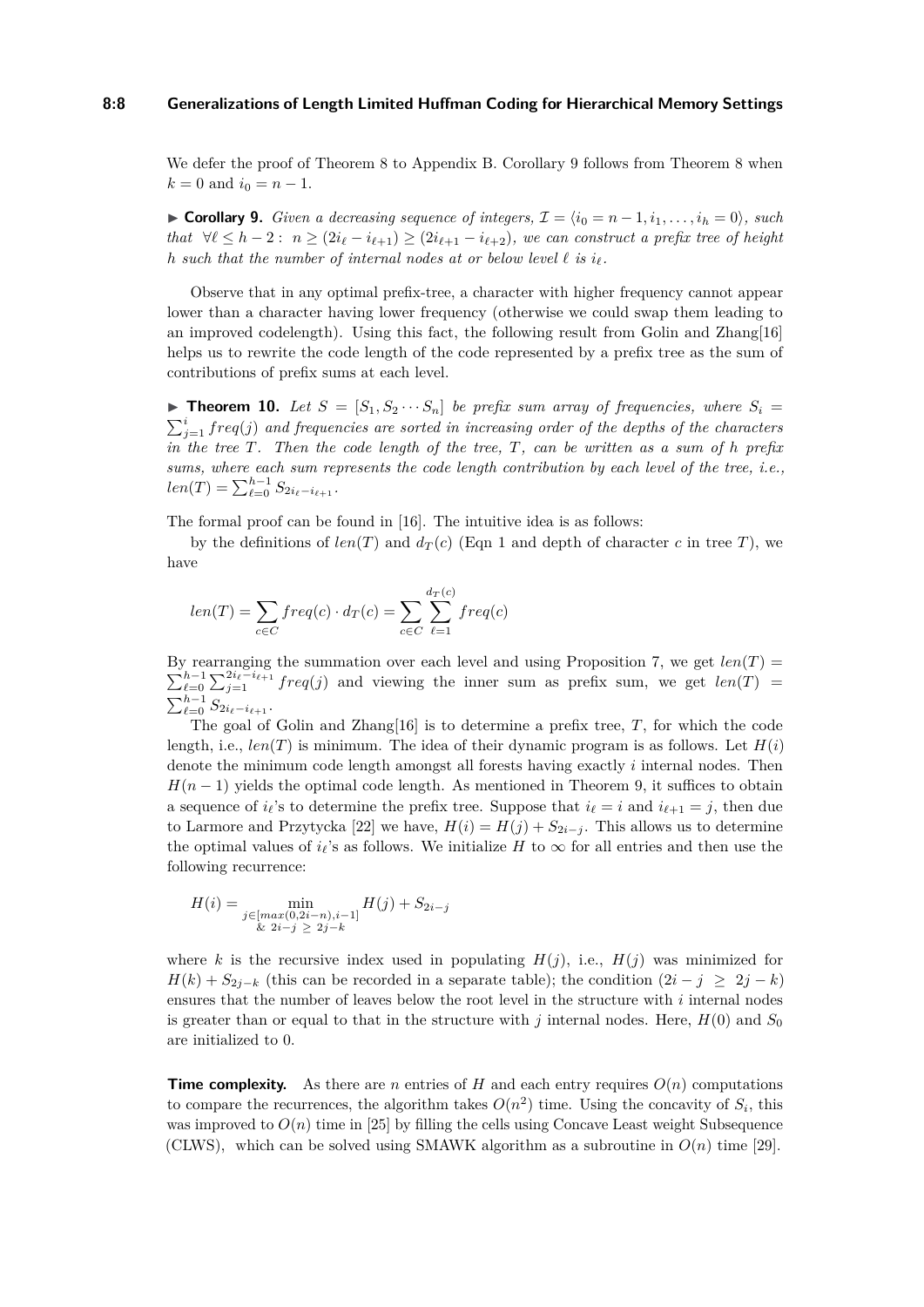$\triangleright$  Remark. We use a slightly different notion of level than [\[16\]](#page-16-16). While [16] considers levels starting with the bottom most level as 0 and increasing up to the root, we consider levels to start with 0 from the root and increasing down the tree. The above theorems and lemmas have been rephrased accordingly.

# <span id="page-8-0"></span>**3 Algorithm for the Soft-LLHC (**Soft-LLHC**) Problem**

Note that  $Sorr-LLHC(P, z, q, D)$  can be reformulated as  $Sorr-LLHC(P', 0, 1, D)$  by taking  $\mathcal{P}' = \frac{1}{q} \cdot (\mathcal{P} - z \sum_{c \in C} freq(c)).$  Here on we work with this reformulation of the problem.

Consider the structure of the prefix tree,  $T$ , in a solution to the SOFT-LLHC problem. Recall that a character with higher frequency cannot appear below a character with lower frequency. We can view the tree as comprising of levels starting with level 0 at the root. We define the **d-level forest of T, denoted**  $F_d(T)$ , to be the forest induced on T, obtained by removing all the internal nodes having depth less than *d* (along with their incident edges). Note that the leaf nodes having depth less than or equal to *d* become singleton trees in  $F_d(T)$ . See Figure [5](#page-6-1) for an illustration. Let  $d_{F_d(T)}(c)$  denote depth of character *c* in this forest. Note that in the reformulated version of our problem, the penalty of the entire tree *T* is equal to the codelength of the forest rooted at level *D* for any tree. Hence for  $d \leq D$ , the penalty of the tree *T* can be written as

$$
\sum_{c \in C:d_{F_d(T)}(c) > D-d} \left( d_{F_d(T)}(c) - (D-d) \right) \cdot freq(c).
$$

We maintain a table  $\overline{H}$  of size  $\mathcal{C} \times D$ . Intuitively, for  $0 \leq i \leq |\mathcal{C}|$  and  $1 \leq d \leq D$ , an entry  $\overline{H}(i, d)$  of this table tries to capture the structure of the *d*-level forest,  $F_d(T)$ , corresponding to the best prefix tree,  $T'$ , for which  $F_d(T')$  comprises *i* internal nodes. More precisely, an entry  $\overline{H}(i, d)$  of this table represents the minimum amongst the code lengths of all forests (over the alphabet  $\mathcal{C}$ ) comprising of exactly *i* internal nodes and additionally satisfying the condition that the penalty condition is not violated, i.e.,

$$
\sum_{c \in C: d_{F_d(T)}(c) > D - d} \left( d_{F_d(T)}(c) - (D - d) \right) \cdot freq(c) \le \mathcal{P}'.
$$

Note that for  $d < D$ , the *d* level forest  $F_d(T^*)$  in the optimal tree  $T^*$  is formed by introducing new internal nodes that combine some of the trees of the forest  $F_{d+1}(T^*)$  (by merging their roots pairwise to form new internal nodes). From the previous section, the code length of a prefix-tree of height *h* can be represented as sum of *h* prefix-sums. This is applicable for the SOFT-LLHC problem as well. Thus, the values of the table  $\overline{H}$  can be computed as follows. Initialize all entries of  $\overline{H}$  to  $\infty$  and then use the following recurrence for *d < D*:

$$
\overline{H}(i,d) = \min_{\substack{j \in [max(0,2i-n), i-1] \\ \& 2i-j \geq 2j-k}} \overline{H}(j,d+1) + S_{2i-j}.
$$

Here *k* corresponds to the recursive index used in populating  $\overline{H}(i, d+1)$ , i.e.,  $\overline{H}(i, d+1)$ was minimized for  $\overline{H}(k, d+2) + S_{2j-k}$  (this can be recorded in a separate table).

Note that at level *D*, an entry  $\overline{H}(i, D)$  corresponds to the minimum code length amongst all forests having exactly  $i$  internal nodes and penalty no more than  $\mathcal{P}'$ . Since the penalty of this tree corresponds exactly to its codelength (as  $z = 0$  and  $q = 1$  for the reformulated SOFT-LLHC), this actually corresponds exactly to the entry  $H(i)$ , provided  $H(i) \leq P'$  and we can thus initialize  $\overline{H}(i, D) = H(i)$ . Note that if  $H(i) > P$ , then there does not exist a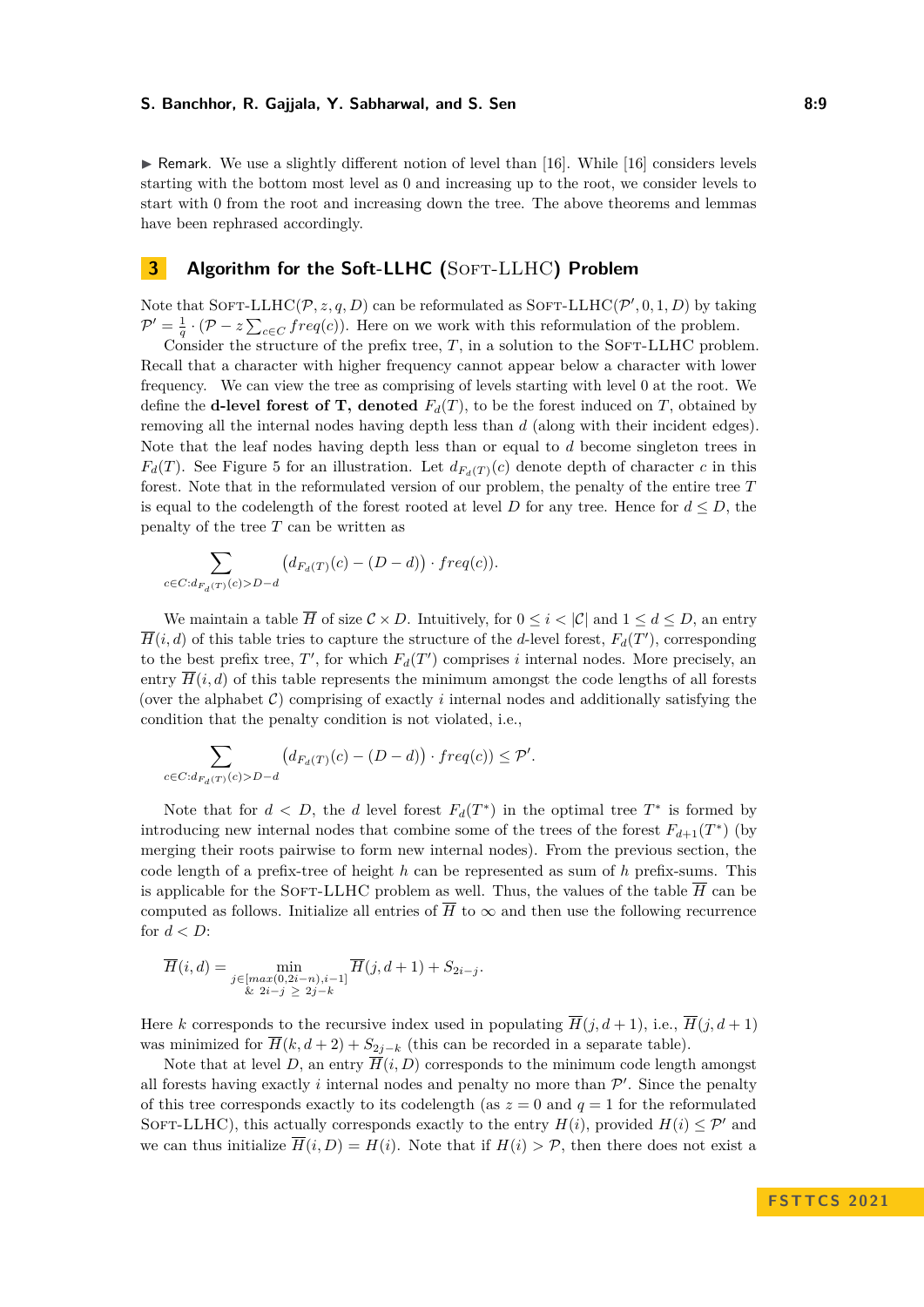#### **8:10 Generalizations of Length Limited Huffman Coding for Hierarchical Memory Settings**

tree with penalty less than  $\mathcal P$  and having *i* internal nodes with depth at least  $D$ ; thus we can set  $\overline{H}(i, D) = \infty$  in this case. The final solution is then obtained from the entry  $\overline{H}(n-1, 0)$ . The prefix tree can be constructed by alluding to Theorem [9.](#page-7-0)

**Time complexity.** The entries of *H* can be computed in time  $O(n)$  as discussed previously. For computing  $\overline{H}$ , there are *nd* cells and each cell takes  $O(n)$  time to fill using the recurrence above. Hence the running time is  $O(n^2D)$ . This time can be improved by employing properties of Monge matrices. This is discussed next.

**Improving the running time using Monge property.** Monge property is a discrete extension of concavity which allows for the speeding up of several algorithms[\[9\]](#page-16-18). SMAWK is one such classical algorithm, using which row-minima can be found. It was used by Golin and Zhang[\[16\]](#page-16-16) to solve the LLHC problem. We follow a similar approach. Consider the recurrence

$$
\widehat{H}(i,d) = \min_{j \in [max(0,2i-n), i-1]} \widehat{H}(j,d+1) + S_{2i-j}.
$$

Note that we drop the condition  $2i - j \geq 2j - k$  from the recurrence for  $\overline{H}$ . This is because we can argue that the optimal sequence will correspond to a valid prefix-tree. As all the solutions of  $H$  satisfy the penalty constraint, we only minimize the code length. If the optimal sequence doesn't correspond to a valid prefix-tree, it is possible to construct a sequence using Lemma 8 in [\[16\]](#page-16-16), with a smaller value of  $\sum_{\ell=0}^{D-1} S_{2i_{\ell}-i_{\ell+1}}$ , leading to a contradiction.

Now consider a new implicit matrix  $M^{(d)}$  such that for all  $0 \leq i, j \leq n$ :  $M_{i,j}^{(d)} =$  $\widehat{H}(j, d+1) + S_{2i-j}$  when  $0 \leq 2i - j \leq n$  and  $\infty$  when  $2i - j > n$  or  $2i - j < 0$ . We show that  $M^{(d)}$  is a Monge matrix. This follows from the following Lemma.

▶ Lemma 11.  $M_{i,j}^{(d)} + M_{i+1,j+1}^{(d)} \leq M_{i+1,j}^{(d)} + M_{i,j+1}^{(d)}$ . *(Note that SMAWK allows for this condition to be satisfied when both sides evaluate to*  $\infty$ *).* 

**Proof.** We consider the following three (exhaustive) cases:

(I) *When*  $2i - j < 1$ :  $M_{i,j+1}^{(d)}$  is  $\infty$  and thus the result holds by definition (as  $2i - (j+1) < 0$ ). (II) *When*  $2i-j > n-2$ :  $M_{i+1,j}^{(d)}$  is  $\infty$  and thus the result holds by definition (as  $2(i+1)-j > n$ ). (III) When  $1 \leq 2i - j \leq n-2$ : entries  $M_{i,j}^{(d)}$ ,  $M_{i+1,j+1}^{(d)}$ ,  $M_{i+1,j}^{(d)}$ ,  $M_{i,j+1}^{(d)}$  are defined and we have:

$$
(M_{i,j}^{(d)} + M_{i+1,j+1}^{(d)}) - (M_{i+1,j}^{(d)} + M_{i,j+1}^{(d)})
$$
  
\n
$$
\leq (\widehat{H}(j,d+1) + S_{2i-j} + \widehat{H}(j+1,d+1) + S_{2i-j+1})
$$
  
\n
$$
- (\widehat{H}(j,d+1) + S_{2i-j+2} + \widehat{H}(j+1,d+1) + S_{2i-j-1})
$$
  
\n
$$
= S_{2i-j} + S_{2i-j+1} - S_{2i-j+2} - S_{2i-j-1}
$$
  
\n
$$
= freq(c_{2i-j}) - freq(c_{2i-j+2}) \leq 0
$$

where  $c_i$  is the *i*th least frequent character and thus the result holds.  $\triangleleft$ 

Observe that, by definition,  $\widehat{H}(i, d) = \min_{0 \le j \le i} M_{i,j}^{(d)} = \min_{0 \le j \le n} M_{i,j}^{(d)}$ . The Monge property on  $M^{(d)}$  implies that the SMAWK algorithm<sup>[\[1\]](#page-15-3)</sup> can solve for the row minima of each  $M^{(d)}$ matrix in  $O(n)$  time. Thus our algorithm repeats the process of finding row minima of each  $M^{(d)}$  matrix for  $d = D - 1$  to 0 to obtain the minima corresponding to  $\widehat{H}(\cdot, d)$ . Thus solving for *D* such matrices takes  $O(nD)$  time(See Algorithm [1\)](#page-10-1). The number of internal nodes with depth at most *D* is bounded by  $2^{D+1}$  and hence the computation of  $H(i)$  takes  $O(n)$  time. Thus, the run time can be bounded by  $O(n + D2^D)$  when  $D = o(\log n)$ .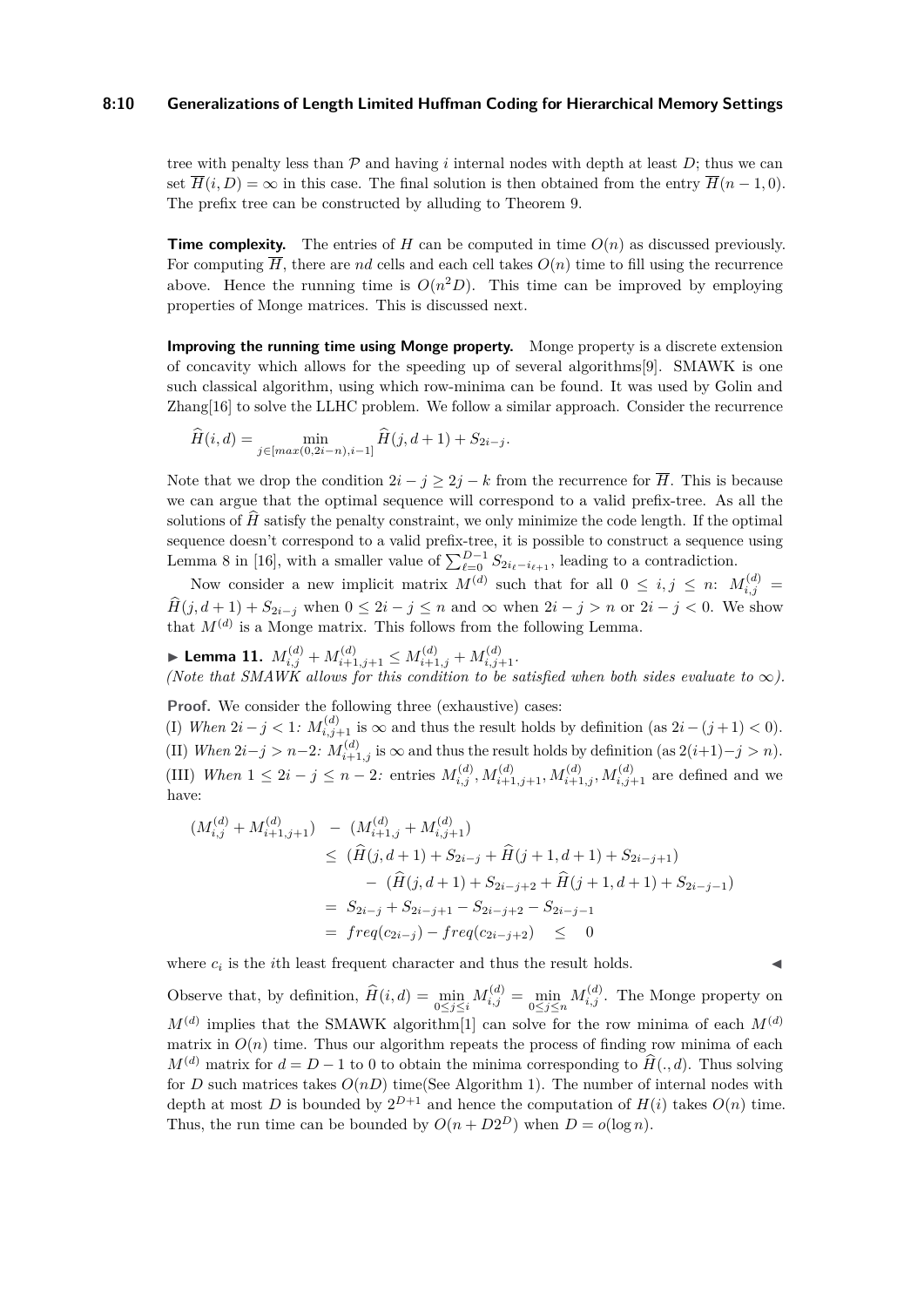#### **S. Banchhor, R. Gajjala, Y. Sabharwal, and S. Sen 6. 11 10. 12. 13. 13. 14. 14. 15. 16. 16. 16. 17. 18. 11**

#### **Algorithm 1** (for **Theorem [2](#page-3-0)**).

**Input:** Weighted Alphabet  $C = \{c_1, c_2, \ldots, c_n\}$ ; Penalty bound  $P$ ; **Output:** Minimum code length prefix tree having penalty less than  $\mathcal{P}$   $S \leftarrow$  Prefix sum array of sorted frequencies *H*(*i*) ← From CLWS for all  $i \in [0, n-1]$  **for**  $i \leftarrow 0$  *to*  $n-1$  **do if**  $H(i) < P$  **then**  $\begin{array}{c|c} \n\mathbf{5} & \n\end{array}$   $\begin{array}{c} \n\mathbf{H}(i, D) = H(i) \\
\mathbf{f}(i) > \mathcal{P} \text{ then} \n\end{array}$ **if**  $H(i) > P$  **then**   $\hat{H}(i, D) = \infty$  **for** *d* ← *D* − 1 *to* 0 **do**  $\left[ \text{SMAWK}(M^{(d)}) \text{ uses } \widehat{H}(i, d+1) \text{ and computes } \widehat{H}(i, d) \right]$   $C^*$  ←  $\hat{H}(n-1,0)$   $T^*$  ← Obtain the prefix tree by following the parent pointers of  $C^*$ **return** *T* ∗ ;

# <span id="page-10-1"></span><span id="page-10-0"></span>**4 Algorithms for the Generalized LLHC (**Gen-LLHC**) Problem**

We build on the ideas of Golin and Zhang[\[16\]](#page-16-16) (see Section [2](#page-6-0) for details). By extending their construction, we show that for  $GEN-LLHC(\mathcal{P}, p(\cdot), f(\cdot))$ , the objective value  $F(T)$ . for any tree T, can also be written as a sum of h terms. The  $i^{th}$  term representing the product of the sum of the frequencies of all the leaf nodes with depth less than or equal to *i* and the difference in the objective values at depth *i* and  $i - 1$ , that is  $f(i) - f(i - 1)$  $(f(0) = 0)$ . However our goal is to minimize the objective value,  $F(T)$ , of the tree. We handle the penalty bound involved by maintaining an extra parameter in our proposed dynamic program. We store structures with the minimum objective value having penalty less than the new parameter (corresponding to the admissible values of penalty bound) introduced. Using this formulation we obtain an exact algorithm referred to in Theorem  $3(a)$ .

The running time of the exact algorithm is  $O(n^3 \cdot \mathcal{P})$  which may be super polynomial in *n* for large values of  $P$ . Subsequently, we are able to bound the number of feasible penalty values using standard rounding techniques and get an approximate algorithm which runs in  $O(n^4/\epsilon)$  and has code length no more than  $(1+\epsilon)$  time the optimal value. We prove a slightly generalized variant of the problem, denoted  $G_{EN}\text{-}LLHC^*(\mathcal{P},p(\cdot),f(\cdot),h)$  that takes an additional parameter *h* representing a height bound and determines a prefix tree *T* of height at most h that minimizes  $F(T)$  subject to the penalty bound as before. We show that

<span id="page-10-2"></span>▶ **Theorem 12.** *There exists a dynamic programming algorithm that returns a prefix-tree having height at most h* and objective value at most  $(1+\epsilon)$  *times that of the optimal solution to* GEN-LLHC<sup>\*</sup>( $\mathcal{P}, p(\cdot), f(\cdot), h$ ) *and penalty*  $\leq \mathcal{P}$  *with running time of*  $O(n^2h^2/\epsilon)$ *.* 

Theorem [3\(](#page-4-1)b) follows by taking the parameter *h* as *n* as that is the maximum height possible.

The details of the algorithms and proofs are presented in following subsections.

Note that unlike the GEN-LLHC problem, the SOFT-LLHC has strictly polynomial running time as we use  $P$  only to filter and remove the infeasible solutions.

As mentioned before, we do not have a hardness result for the Gen-LLHC problem. We note that proving hardness is challenging for several problems related to Huffman coding. For instance, hardness results are not known for Huffman coding with unequal letter costs[\[17\]](#page-16-19)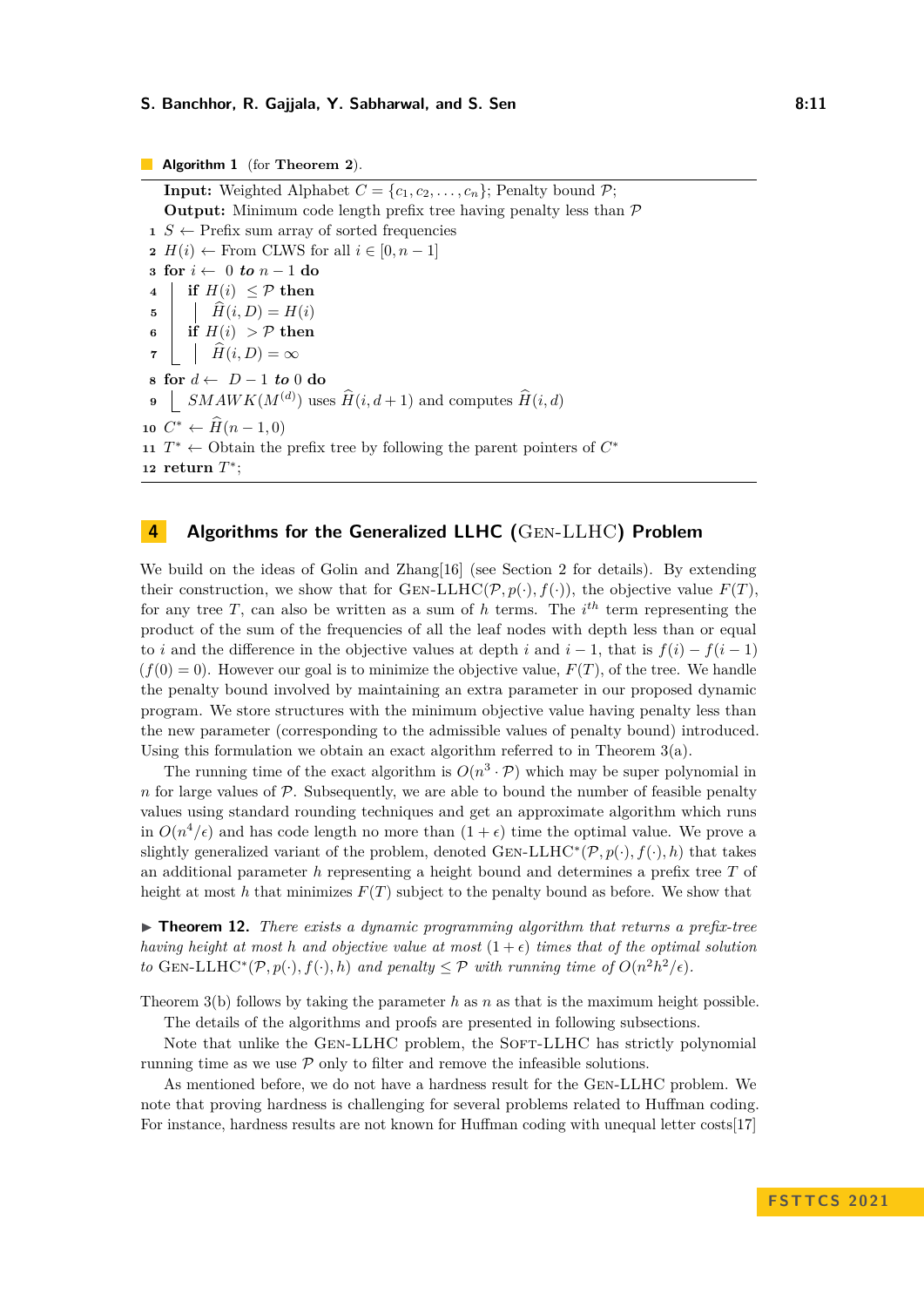#### **8:12 Generalizations of Length Limited Huffman Coding for Hierarchical Memory Settings**

that admit a PTAS. As another instance, we have shown that the hardness result for a closely related problem, MAX-GHT, due to Fujiwara and Jacobs[\[13\]](#page-16-15) in prior literature is not correct (See Theorem [6](#page-5-0) and the associated discussion in Section [1.1\)](#page-5-1).

# **4.1 Exact DP for** Gen-LLHC**: Proof of Theorem [3\(](#page-4-1)a)**

We start with a simple proposition.

▶ **Proposition 13.** *A character having higher frequency will appear at the same or lower level (that is closer to the root) than a character having lower frequency.*

The proposition is easy to verify - if this was not true, one could simply swap the two characters thereby improving the objective value as well as the penalty.

Note that for the Gen-LLHC problem also, the code length can be represented as sum of *h* prefix-sums. We will now show that for GEN-LLHC( $\mathcal{P}, p(\cdot), f(\cdot)$ ), the objective value  $F(T)$ , for any tree *T*, can also be written as a sum of *h* terms, where each term corresponds to the contribution by the corresponding level, to the objective value, of the tree. Recall that  $f(\cdot)$  was a monotonically non-decreasing function. This result is captured in Lemma [14.](#page-11-0) We define two new function  $\hat{f}(.)$ ,  $\hat{p}(.)$ :

$$
\hat{f}(i) = \begin{cases}\nf(1) & \text{if } i = 1 \\
f(i) - f(i - 1) & \text{if } i > 1\n\end{cases}
$$
\n
$$
\hat{p}(i) = \begin{cases}\np(1) & \text{if } i = 1 \\
p(i) - p(i - 1) & \text{if } i > 1\n\end{cases}
$$

Now if *h* represents the total height of a tree, *T*, then we have the following lemma.

<span id="page-11-0"></span>
$$
\blacktriangleright
$$
 Lemma 14.

$$
F(T) = \sum_{\ell=0}^{h-1} \hat{f}(\ell+1) \cdot (S_{2i_{\ell}-i_{\ell+1}})
$$

The proof of Lemma [14](#page-11-0) is deferred to Appendix [C.](#page-18-1) Using Lemma [14,](#page-11-0) it remains to find a sequence of  $i_l$ 's as before except that now the goal is to minimize the objective value,  $F(T)$ , of the tree. The prefix tree can be constructed by alluding to Theorem [9.](#page-7-0) We describe a recurrence to obtain such a sequence. Let  $D(i, \ell, P)$  denote the minimum objective value amongst all forests rooted at level *ℓ*, having *i* internal nodes with penalty at most *P* (here, the objective value of the forest is the sum of the objective values of the trees in the forest).

A dynamic program using the above recurrence can be designed as follows. Let *h* be some upper bound on the height of the optimal prefix tree.

**Base Case.** For all forests with no internal nodes, we initialize the objective value to 0, i.e.,

$$
\forall \ell \in [0, h] \text{ and } P \in [0, \mathcal{P}] : D(0, \ell, P) = 0
$$

**Inductive Case.** To compute  $D(i, \ell, P)$ , we iterate over the number of internal nodes at depths greater than *ℓ*. If *j* internal nodes are at depths strictly greater than *ℓ*, then there are  $(2i - j)$  characters at depths strictly greater than  $\ell$  and  $\hat{f}(\ell+1) \cdot S_{2i-j}$  is the contribution, to the objective value  $F(T)$ , of all the characters having level(depth)  $> l$ , due to the access at level  $(\ell + 1)$ . Furthermore,  $D(j, \ell + 1, P')$  denotes the objective value contributed by all accesses made at levels(depths) greater than  $\ell + 1$ . This yields the following recurrence:

$$
D(i, \ell, P) = \min_{\substack{j \in [max(0, 2i - n), i - 1] \\ \& 2i - j \ge 2j - k}} \left\{ D(j, \ell + 1, P') + \hat{f}(\ell + 1) \cdot S_{2i - j} \right\}
$$
(3)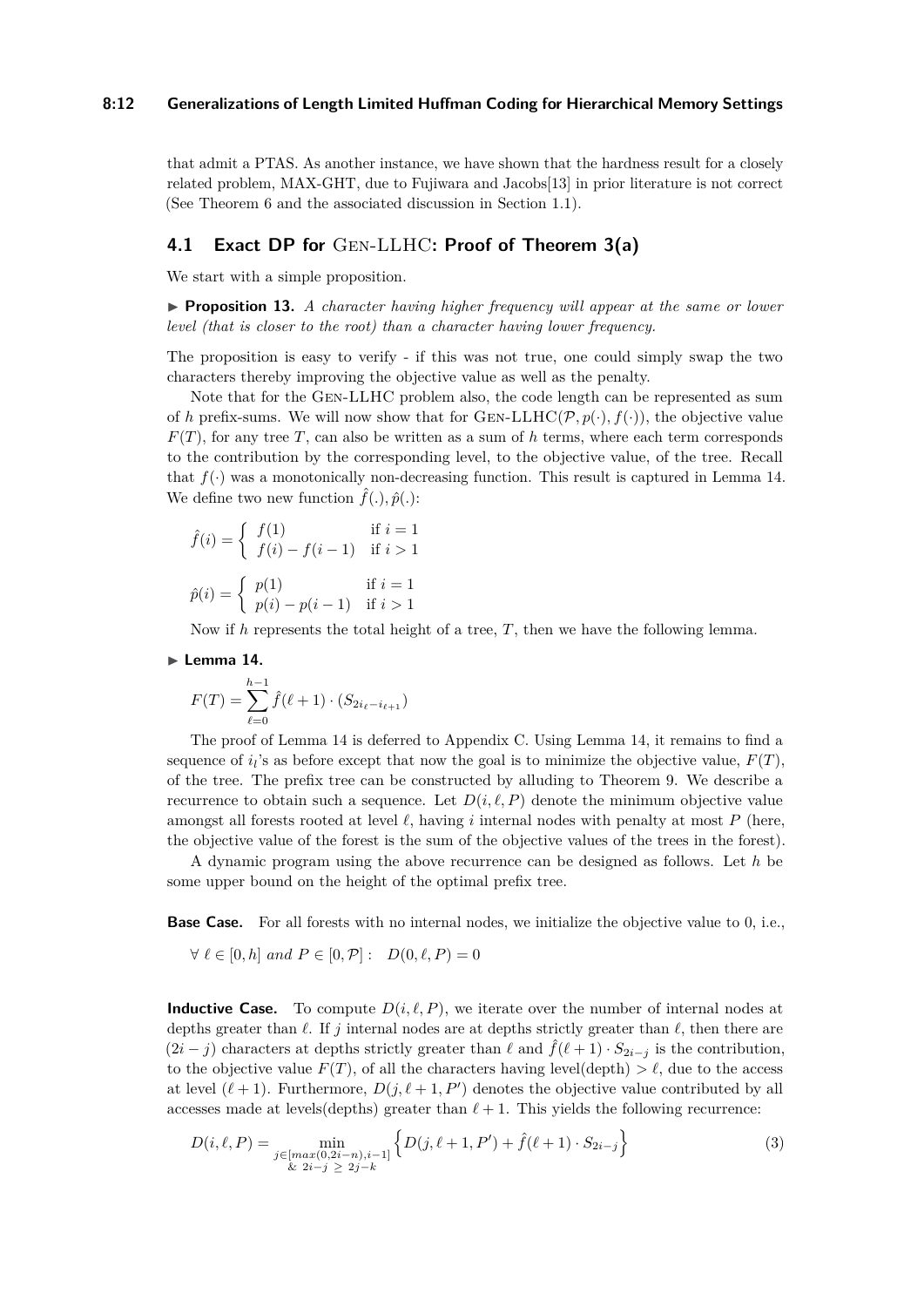#### **S. Banchhor, R. Gajjala, Y. Sabharwal, and S. Sen 6.13 13 13 13**

where  $P' = P - \hat{p}(\ell + 1) \cdot S_{2i-j}$  and *k* is the recursive index using which  $D(j, \ell + 1, P')$  was populated. We only need to recurse if  $P' > 0$ . The tree with the optimal objective value can be obtained by maintaining the parent pointers of each update and backtracking (similar to as shown in pseudo-code of Theorem [3\(](#page-4-1)b) in Appendix [D\)](#page-19-0).

**Time complexity.** There are  $O(n)$  characters, h levels and  $O(\mathcal{P})$  values for penalty; hence there are  $O(nh\mathcal{P})$  cells in the table. As each cell can be filled in  $O(n)$  time, the time complexity is  $O(n^2h\mathcal{P})$ . As height, *h* is at most *n*, we get the time complexity to be  $O(n^3\mathcal{P})$ . As  $P$  may not be polynomial in *n*, this is a pseudo-polynomial time algorithm.

As the above algorithm is symmetric in terms of penalty and objective value, we can find the tree having the minimum penalty and objective value at most  $\mathcal C$  in  $O(n^3 \mathcal C)$  time using the recurrence

<span id="page-12-0"></span>
$$
D(i, \ell, C) = \min_{\substack{j \in [max(0, 2i - n), i - 1] \\ \& 2i - j \ge 2j - k}} \{D(j, \ell + 1, C - S_{2i - j}) + \hat{p}(\ell + 1) \cdot S_{2i - j}\}
$$
(4)

Let the penalty of the solution to the above  $DP$  be  $P_{dual}$ , we will use it to give a  $PTAS$ algorithm for *Gen* − *LLHC* in the next section.

## **4.2 PTAS for** Gen-LLHC**: Proof of Theorem [3\(](#page-4-1)b) and Theorem [12](#page-10-2)**

We first prove Theorem [12.](#page-10-2) Theorem [3\(](#page-4-1)b) follows as *h* takes value at most *n*.

The algorithm presented in the previous section has linear running time dependency on the parameter  $P$ . In this section, we propose a polynomial time approximation algorithm that runs in time  $O(n^4/\epsilon)$  and returns a prefix tree having penalty at most P and objective value with in  $(1 + \epsilon)$  times the optimal value. We first give an algorithm which returns a tree with penalty at most the value of the minimum penalty possible for tree with objective value at most  $\mathcal{C}$ , and objective value at most  $(1 + \epsilon)\mathcal{C}$ .

For this we restrict the parameter *C* to only take on values that are multiples of  $\lambda =$  $|(\epsilon \cdot \mathcal{C})/2h|$  ranging from  $0 \cdot \lambda$  upto  $((2h/\epsilon) + h) \cdot \lambda$  where h is some upper bound on the height of the optimal prefix tree. We denote the dynamic program table maintained by this algorithm with  $\overline{D}$ . Let  $\overline{D}(i,\ell,\mathcal{C})$  denote the minimum penalty amongst all forests rooted at level *ℓ*, having *i* internal nodes with objective value at most *C* (here, the penalty of the forest is the sum of the penalties of the trees in the forest). Note, here each *DP* cell stores a structure having minimum penalty as compared to the exact algorithm of Gen-LLHC, where each *DP* cell stores a structure having minimum objective value.

We define a rounding function **r** as follows:

$$
\mathbf{r}(x) = \left\lceil \frac{x}{\lambda} \right\rceil \cdot \lambda.
$$

We change the recurrence from the previous section as follows: The base case becomes: for all forests with no internal nodes, we initialize the objective value to 0, i.e.,  $\forall \ell \in [0, h]$  and *C* a multiple of  $\lambda$  and  $C \in [0, \mathbf{r}(\mathcal{C}) + h\lambda]$ :  $D(0, \ell, C) = 0$ . The inductive step is modified to:

<span id="page-12-1"></span>
$$
\overline{D}(i,\ell,C) = \min_{\substack{j \in [max(0,2i-n),i-1] \\ \& 2i-j \ge 2j-k}} \left\{ \overline{D}(j,\ell+1,C') + \hat{p}_{\ell+1} \cdot S_{2i-j} \right\} \tag{5}
$$

where  $C' = C - \mathbf{r}(\hat{f}_{\ell+1} \cdot S_{2i-j})$  and k is the recursive index using which  $\overline{D}(j, \ell+1, C')$  was populated. Note that we only update entries of  $\overline{D}$  for which the *C* parameter is itself a multiple of  $\lambda$ . It is easy to see that the *C* parameter will take on only  $O(h/\epsilon)$  values. The table can be compressed accordingly and maintained only for these entries, however we omit these implementation details in the interest of better readability.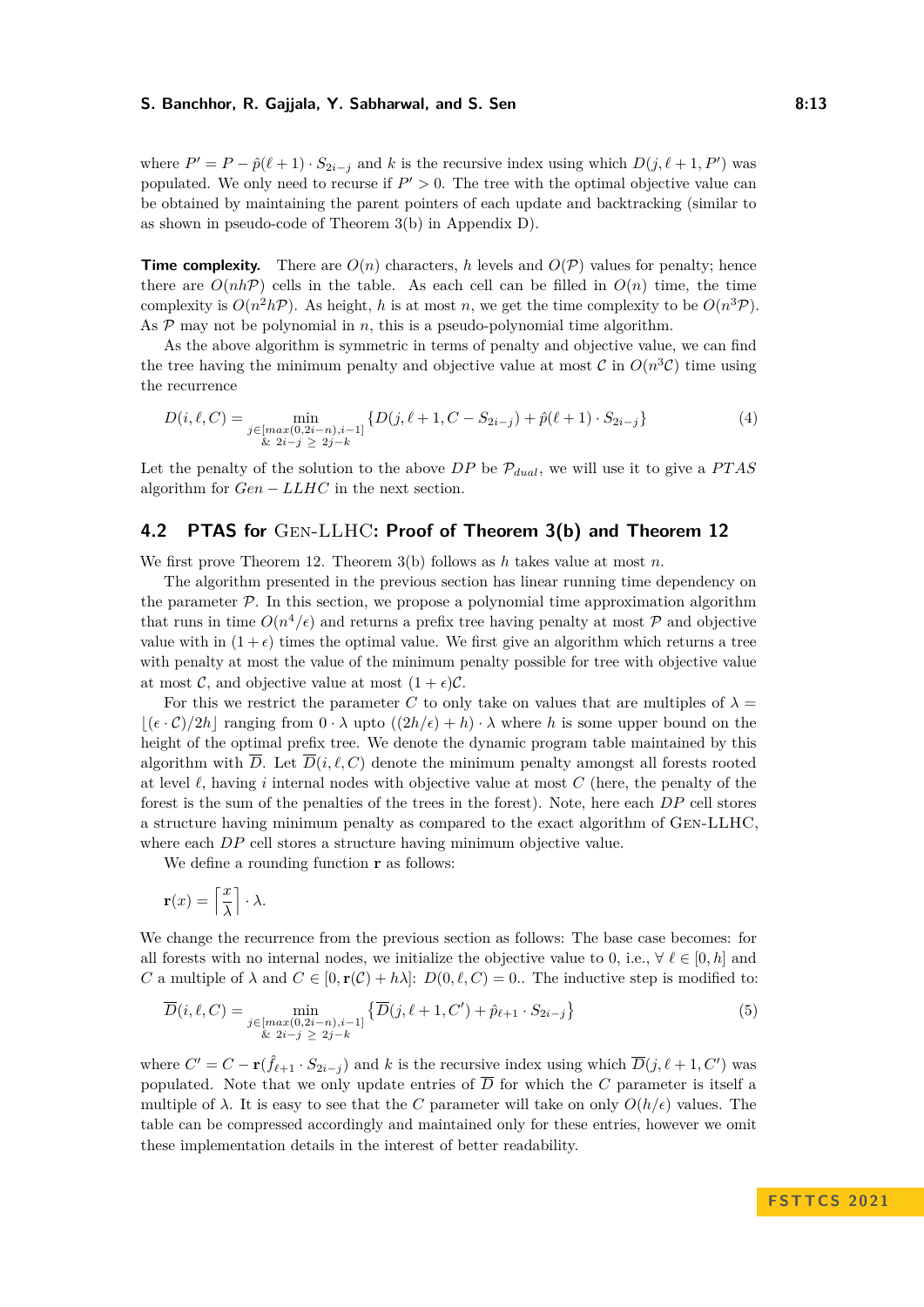#### **8:14 Generalizations of Length Limited Huffman Coding for Hierarchical Memory Settings**

The following Lemma shows we can get a prefix-tree with penalty  $\leq \mathcal{P}_{dual}$  by sacrificing an additive  $\lambda$  factor for every level in the objective value.

<span id="page-13-3"></span>▶ **Lemma 15.** For any valid values of *i*,  $\ell$  and  $P$ :  $D(i, \ell, C) \geq \overline{D}(i, \ell, r(C) + (h - \ell) \cdot \lambda)$ .

From the previous section, we know that the optimal solution is captured by  $D(h-1, 0, \mathcal{C})$ . Hence the above Lemma (proof in Appendix [D\)](#page-19-0) implies that the optimal solution is also captured by  $\overline{D}(h-1,0,\mathbf{r}(\mathcal{C})+h\cdot\lambda)$ . We now look at all the entries  $\overline{D}(h-1,0,\mathbf{r}(\mathcal{C})+h\cdot\lambda)$  $P_{dual}$  and pick the entry with the minimum value of  $\mathbf{r}(C) + h \cdot \lambda$ .

Hence using  $\overline{D}$ , given a objective function threshold C, we can find a prefix tree with penalty  $\leq P_{dual} \leq \mathcal{P}$  and objective value  $\leq (1+\epsilon) \cdot \mathcal{C}$ . Now, if substitute  $\mathcal{C} = C^*$ , where  $C^*$ is the objective value of the solution to the Gen-LLHC problem, we will have the solution to the *PTAS* of GEN-LLHC problem. Now, instead of calculating  $C^*$  directly we use binary search in the range  $[0, \mathcal{F} \cdot f(n)]$ , where  $\mathcal F$  is the cumulative frequency of all the characters in the prefix tree and  $f(n)$  is the value of objective function at level *n*. As the depth is at most *n* for all characters and  $f(.)$  is an increasing function, the objective value is at most  $\mathcal{F} \cdot f(n)$ . Thus, we have a *PTAS* algorithm for GEN-LLHC.

**Time complexity.** There are at most  $O(h)$  levels and  $O(n)$  characters. *C* can have at most  $O(h/\epsilon)$  possible values. Hence, there are  $O(nh^2/\epsilon)$  cells in the table. Each cell can be filled in at most  $O(n)$  time. So the time complexity is  $O(n^2h^2/\epsilon)$ . Since there are a total of *h* recursive calls, the error in objective function value is bounded by  $h\lambda \leq \epsilon \cdot C$ . Thus, we can find a prefix tree having objective value less than  $(1 + \epsilon) \cdot C^*$  and penalty at most  $\mathcal{P}$  in  $O(n^2h^2/\epsilon)$  time. This proves Theorem [12.](#page-10-2) Taking the upper bound for the height, *h*, as *n*, we get the time complexity to be  $O(n^4/\epsilon)$ , which proves Theorem [3\(](#page-4-1)b).

# <span id="page-13-0"></span>**5 Algorithms for the Code Optimal Prefix Tree (**COPT**) problem**

For a fixed number of block levels, *m*, the possible number of values corresponding to the decode time for the forests in the dynamic program is  $n^{m-1}$ . We use this to give an  $O(n^{m+2})$ algorithm for Theorem  $1(a)$  $1(a)$  in Appendix [F.](#page-20-0) We now present the proof of Theorem  $1(b)$ .

# **5.1 Proof of Theorem [1\(](#page-2-0)b)**

Consider the blocking scheme in the definition of the *COPT* problem. As mentioned in the introduction, the number of block levels, *m*, is typically a small constant in practice. We now present a more efficient dynamic program based pseudo-approximation algorithm for the case when the number of block levels is constant.

We first prove some results (c.f. Propositions [16,](#page-13-1) [17](#page-13-2) and Lemma [18\)](#page-14-0) required in the formulation of our new dynamic program. The following proposition shows that given a set of characters, we can construct a (nearly complete) prefix tree of depth  $\lceil \log n \rceil$ .

<span id="page-13-1"></span>**• Proposition 16.** *There exists a prefix tree for a set of characters, C, having depth*  $\lceil \log |C| \rceil$ .

**Proof.** It is easy to verify that we can place  $2^{\lceil \log |C| \rceil} - |C|$  characters at depth  $\lceil \log |C| \rceil - 1$ in the subtree and the remaining characters at depth  $\lceil \log |C| \rceil$  to form a valid prefix tree (additional nodes are added to serve as internal nodes).

<span id="page-13-2"></span>Consider a set of characters, *C*. The following proposition shows that given an arbitrary tree, *T*, with characters of *C* appearing as leaf nodes in *T*, we can always construct a valid prefix tree over *C* that has height no more than that of *T* and in which each character appears at a depth no more than its depth in *T*.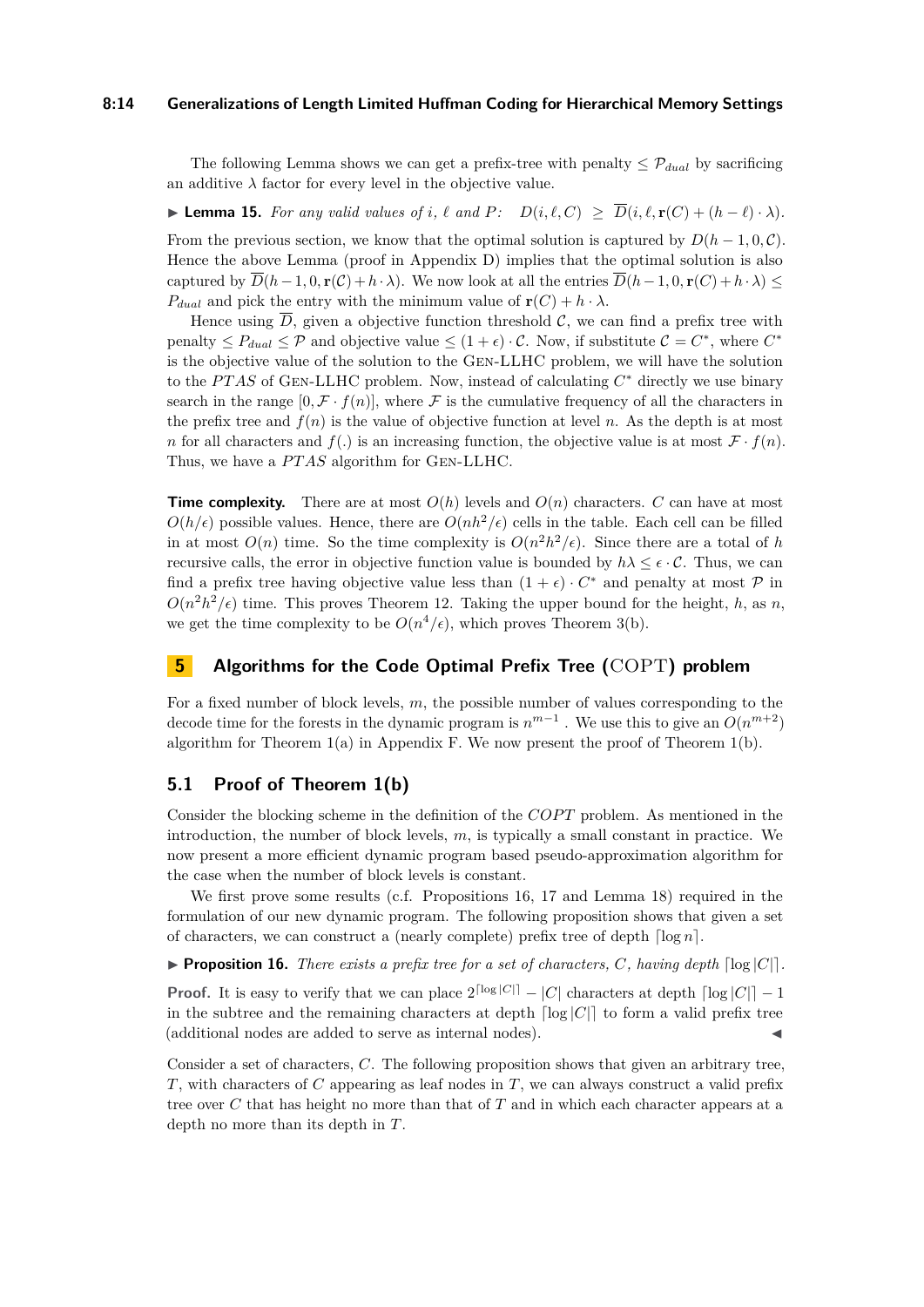#### **S. Banchhor, R. Gajjala, Y. Sabharwal, and S. Sen 6.15 1.8.15 1.8.15**

 $\triangleright$  **Proposition 17.** Let C denote a set of characters. Given a tree, T, in which the characters *of C appear as leaf nodes, there exists a valid prefix tree, T* ′ *, over C that has no greater height than T and in which*  $d_{T'}(c) \leq d_T(c) \ \forall c \in C$ *.* 

**Proof.** We start with the tree *T* and iteratively modify it until we obtain a valid prefix tree. We find a node(say *u*) that violates any of these conditions and modify the tree as follows:

Is a leaf node but does not correspond to a character: We simply delete *u*.  $\blacksquare$ 

 $\blacksquare$  Has only one child(say node *v*): We remove *u* and directly attach *v* to the parent of *u*. It is easy to see that when no more violating nodes are left, we get a valid prefix tree. It is also straightforward to observe that we never increase the depth of any node in this process.

The following Lemma shows that there cannot be too many levels in the optimal prefix tree between two consecutive characters of the alphabet when sorted in order of frequencies.

<span id="page-14-0"></span>**Example 18.** In a complete binary tree, if  $c_i$  is a character at level  $\ell$  and  $c_{i+1}$  is at level  $\ell'$ *then*  $\ell' - \ell < \lceil \log(n) \rceil$ *.* 

**Proof.** We prove this by contradiction. Let us assume that  $\ell' - \ell \geq \lceil \log(n) \rceil$ . Since there is a leaf  $c_{i+1}$  at depth greater than  $\ell$ , there must be at least one internal node at the level *ℓ*. By our assumption there are no leaves in the tree rooted at this internal node, till the next  $\lceil \log(n) \rceil$  levels. Hence there are at least *n* internal nodes above level  $\ell'$ . But the tree we started with has exactly  $n-1$  internal nodes as it has  $n$  leaves. Contradiction.  $\blacksquare$ 

The following lemma shows that there exists a tree having bounded height that has almost the same code length and decode time as the optimal prefix tree of  $COPT(\mathcal{P})$ .

**• Lemma 19.** *Given*  $\delta > 0$ *, there exists a prefix tree,*  $T'$ *, for which the code length is at most*  $(1 + \delta)$  *times the code length of COPT(P) and the height of T' is no more than*  $2m(\lceil 1/\delta \rceil + \lceil \log n \rceil)$ , where *m* is the number of block levels.

**Proof.** Let  $h^*$  denote the height (total number of tree levels) of the optimal prefix tree (solution to  $COPT(\mathcal{P})$ ). If  $h^* \leq 2m(\lceil 1/\delta \rceil + \lceil \log n \rceil)$ , then the claim is trivially satisfied. We therefore focus on the case when  $h^* > 2m(\lceil 1/\delta \rceil + \lceil \log n \rceil)$ . As there are at most *m* block levels, at least one of these has more than  $2([1/\delta] + [\log n])$  tree levels.

Let us focus on one such block level, and let the starting tree level for the block level be  $\ell'$ . There must be at least one node  $c_i$  between the tree levels  $\ell' + \lfloor 1/\delta \rfloor + \lfloor \log n \rfloor$  and  $\ell' + \lfloor 1/\delta \rfloor + 2\lceil \log n \rceil$  due to Lemma [18.](#page-14-0)

<span id="page-14-1"></span>▶ **Proposition 20.** *In the optimal prefix tree, the kth highest frequency is at a level at most*  $k + \lfloor \log(n) \rfloor$ .

The proof of Proposition [20](#page-14-1) is deferred to Appendix [G.](#page-21-0) From the proposition, there are at least  $\lceil 1/\delta \rceil$  nodes with frequency higher than  $c_i$ .

Let  $T^*$  be the prefix tree corresponding to the optimal solution  $COPT(\mathcal{P})$  and  $\ell =$  $\ell' + \lfloor 1/\delta \rfloor + \lfloor \log n \rfloor$ . We modify  $T^*$  to construct another prefix tree,  $T'$  as follows:

- all characters up to  $\ell + \lceil \log n \rceil$  retain the same level as in  $T^*$ , except for  $c_i$  $\overline{a}$
- $\blacksquare$ *c<sub>i</sub>* is replaced with a new internal node, say *u*, and made a child of *u* (*c<sub>i</sub>* is at level  $l + 1$ ).
- We call a character of  $T^*$  *deep* if it has depth more than  $2m(\lfloor 1/\delta \rfloor + \lfloor \log(n) \rfloor)$ . Let  $\gamma$  $\blacksquare$ be the number of deep characters in  $T^*$ . Using Proposition [16,](#page-13-1) there exists a subtree comprising of all the deep characters of  $T^*$ , having depth at most  $\lceil \log \gamma \rceil \leq \lceil \log n \rceil$ . We attach this subtree as the second child of *u*. The level of any of the characters in this subtree is no more than  $\ell + \lceil \log n \rceil + 1$ .
- We finally invoke Proposition [17,](#page-13-2) to get a valid prefix tree.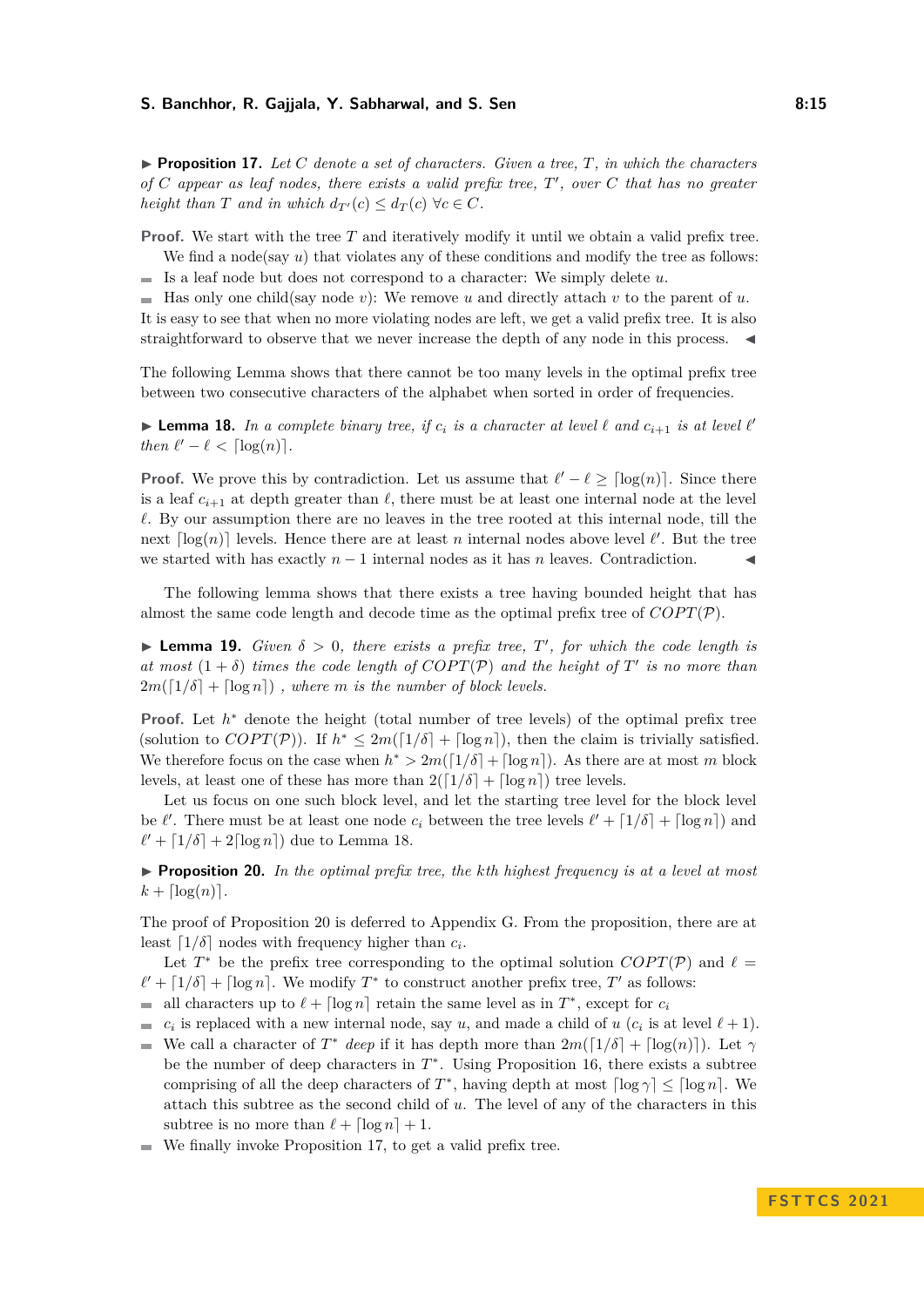#### **8:16 Generalizations of Length Limited Huffman Coding for Hierarchical Memory Settings**

We now show that the codelength and decode time of  $T'$  are no more than  $(1 + \delta)$  times the corresponding parameters of *T* ∗ . Note that both the code length and decode time of the deep characters of *T*<sup>∗</sup> only reduces as their depth reduces in *T*'. Therefore the code length and decode time can only increase due to the character *c<sup>i</sup>* moving one level (tree level) down.

We first analyze the increase in code length due to *c<sup>i</sup>* moving one (tree) level down. Recall that the block level to which  $c_i$  belonged was divided into  $2\lceil 1/\delta \rceil$  partitions and  $c_i$  belongs to the  $[1/\delta]^{th}$  partition. Moreover each partition contains a character. Also, there are at least  $\lceil 1/\delta \rceil$  nodes with frequency higher than  $c_i$  and hence have tree level same or above that of  $c_i$ . Thus  $len(T^*) \geq \lceil 1/\delta \rceil \cdot f_i$ . The increase in code length incurred by moving  $c_i$  down one tree level is  $f_i$ . Thus  $f_i \leq \delta \cdot (\lceil 1/\delta \rceil \cdot f_i) \leq \delta \cdot len(T^*)$ . Therefore  $len(T') \leq (1 + \delta) \cdot len(T^*)$ .

As  $c_i$  lies between the tree levels  $\ell' + (\lceil 1/\delta \rceil + \lceil \log n \rceil)$  and  $\ell' + (\lceil 1/\delta \rceil + 2\lceil \log n \rceil)$ , the next tree level to  $c_i$  must also be in the same block level. Therefore  $\Delta(T') \leq \Delta(T^*) \leq \mathcal{P}$ . ◀

Given the above Lemma, the algorithm is quite straightforward - we simply invoke Theorem [12](#page-10-2) by bounding the *h* parameter by  $2m(\lceil \log(n) \rceil + \lceil 1/\delta \rceil)$ .

**Time Complexity.** The analysis is same as that of the algorithm for Theorem [12;](#page-10-2) we know that the time taken is  $O(h^2 n^2/\epsilon)$ . Taking the bound on the height *h* to be  $2m(\lceil \log(n) \rceil + \lceil 1/\delta \rceil)$ and setting  $\delta$  to be  $\epsilon$ , the running time becomes  $O\left(\frac{n^2 \cdot m^2}{n}\right)$ *ϵ*  $\left(\log^2(n) + \frac{1}{\epsilon^2}\right)$ . For constant *m*, this yields a complexity of  $O\left(\frac{n^2}{n}\right)$  $\frac{n^2}{\epsilon} max \left( \frac{1}{\epsilon^2} \right)$  $\frac{1}{\epsilon^2}$ ,  $\log^2(n)$ ).

# <span id="page-15-2"></span>**6 Conclusion and open problems**

Motivated by many practical challenges in implementing compression, we introduce and study a novel variation of finding optimal prefix trees where one is allowed to deviate from the optimal code length within a specified bound. This allows us to capture more generalized decoding costs for which we develop a bi-criterion framework and present efficient algorithms. An important application of this framework is to a natural class of memory access cost functions that use blocking and to the best of our knowledge, this is the first work that lays the theoretical foundations and present a family of algorithms with provable guarantees. An open problem is to proving NP-hardness for the Gen-LLHC problem that could be quite challenging as exemplified by Theorem [6.](#page-5-0) Another interesting future direction is to study the empirical performance of our algorithms with real world data sets on practical systems with hierarchical memory; we anticipate promising results, similar to those obtained for a closely related variant in the hierarchical memory setting where the goal is to minimize the decode time and the average code length is bound by a threshold parameter[\[4\]](#page-16-20).

#### **References**

<span id="page-15-3"></span>**<sup>1</sup>** Alok Aggarwal, Maria M. Klawe, Shlomo Moran, Peter W. Shor, and Robert E. Wilber. Geometric applications of a matrix-searching algorithm. *Algorithmica*, 2:195–208, 1987. [doi:10.1007/BF01840359](https://doi.org/10.1007/BF01840359).

<span id="page-15-0"></span>**<sup>2</sup>** Alok Aggarwal, Baruch Schieber, and Takeshi Tokuyama. Finding a minimum-weightk-link path in graphs with the concave monge property and applications. *Discrete & Computational Geometry*, 12(3):263–280, 1994.

<span id="page-15-1"></span>**<sup>3</sup>** M.B. Baer. Source coding for quasiarithmetic penalties. *IEEE Transactions on Information Theory*, 52(10):4380–4393, 2006. [doi:10.1109/TIT.2006.881728](https://doi.org/10.1109/TIT.2006.881728).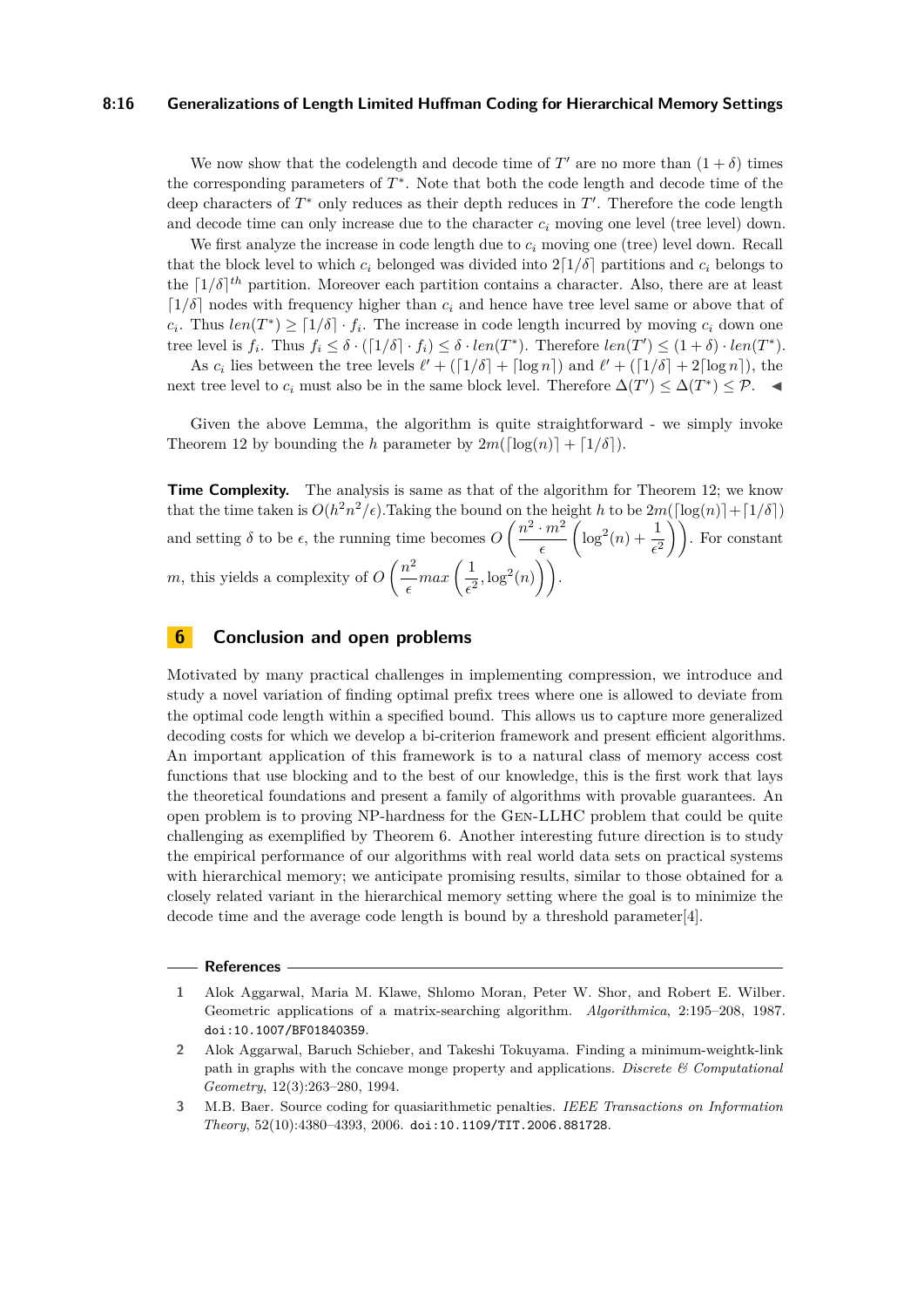#### **S. Banchhor, R. Gajjala, Y. Sabharwal, and S. Sen 6. 17 18:17 18:17**

- <span id="page-16-20"></span>**4** Shashwat Banchhor, Rishikesh R. Gajjala, Yogish Sabharwal, and Sandeep Sen. Decode efficient prefix codes. *CoRR*, abs/2010.05005v2, 2020. [arXiv:2010.05005v2](http://arxiv.org/abs/2010.05005v2).
- <span id="page-16-0"></span>**5** Shashwat Banchhor, Rishikesh R. Gajjala, Yogish Sabharwal, and Sandeep Sen. Decodeefficient prefix codes for hierarchical memory models. In *Data Compression Conference, DCC 2020*, page 360. IEEE, 2020. [doi:10.1109/DCC47342.2020.00077](https://doi.org/10.1109/DCC47342.2020.00077).
- <span id="page-16-1"></span>**6** Shashwat Banchhor, Rishikesh R. Gajjala, Yogish Sabharwal, and Sandeep Sen. Efficient algorithms for decode efficient prefix codes. In Ali Bilgin, Michael W. Marcellin, Joan Serra-Sagristà, and James A. Storer, editors, *31st Data Compression Conference, DCC 2021, Snowbird, UT, USA, March 23-26, 2021*, page 338. IEEE, 2021. [doi:10.1109/DCC50243.2021.](https://doi.org/10.1109/DCC50243.2021.00080) [00080](https://doi.org/10.1109/DCC50243.2021.00080).
- <span id="page-16-5"></span>**7** Thomas Boutell. PNG (portable network graphics) specification ver 1.0. *RFC*, 2083:1–102, 1997. [doi:10.17487/RFC2083](https://doi.org/10.17487/RFC2083).
- <span id="page-16-6"></span>**8** Vladimir Britanak. A survey of efficient MDCT implementations in MP3 audio coding standard: Retrospective and state-of-the-art. *Signal Process.*, 91(4):624–672, 2011. [doi:](https://doi.org/10.1016/j.sigpro.2010.09.009) [10.1016/j.sigpro.2010.09.009](https://doi.org/10.1016/j.sigpro.2010.09.009).
- <span id="page-16-18"></span>**9** Rainer E. Burkard, Bettina Klinz, and Rüdiger Rudolf. Perspectives of monge properties in optimization. *Discrete Applied Mathematics*, 70(2):95–161, 1996. [doi:10.1016/0166-218X\(95\)](https://doi.org/10.1016/0166-218X(95)00103-X) [00103-X](https://doi.org/10.1016/0166-218X(95)00103-X).
- <span id="page-16-4"></span>**10** M. Burrows and D. J. Wheeler. A block-sorting lossless data compression algorithm. Technical report, Digital Systems Research Centre, 1994.
- <span id="page-16-14"></span>**11** LL Campbell. Definition of entropy by means of a coding problem. *Zeitschrift für Wahrscheinlichkeitstheorie und verwandte Gebiete*, 6(2):113–118, 1966.
- <span id="page-16-3"></span>**12** Peter Deutsch. DEFLATE compressed data format specification ver 1.3. *RFC*, 1951:1–17, 1996. [doi:10.17487/RFC1951](https://doi.org/10.17487/RFC1951).
- <span id="page-16-15"></span>**13** Hiroshi Fujiwara and Tobias Jacobs. On the huffman and alphabetic tree problem with general cost functions. *Algorithmica*, 69(3):582–604, 2014. [doi:10.1007/s00453-013-9755-6](https://doi.org/10.1007/s00453-013-9755-6).
- <span id="page-16-9"></span>**14** M. R. Garey. Optimal binary search trees with restricted maximal depth. *SIAM J. Comput.*, 3(2):101–110, 1974. [doi:10.1137/0203008](https://doi.org/10.1137/0203008).
- <span id="page-16-10"></span>**15** Edgar N. Gilbert. Codes based on inaccurate source probabilities. *IEEE Trans. Inf. Theory*, 17(3):304–314, 1971. [doi:10.1109/TIT.1971.1054638](https://doi.org/10.1109/TIT.1971.1054638).
- <span id="page-16-16"></span>**16** M. Golin and Y. Zhang. A dynamic programming approach to length-limited huffman coding: Space reduction with the monge property. *IEEE Trans. on Information Theory*, 56(8):3918–3929, 2010. [doi:10.1109/TIT.2010.2050947](https://doi.org/10.1109/TIT.2010.2050947).
- <span id="page-16-19"></span>**17** Mordecai J. Golin, Claire Kenyon, and Neal E. Young. Huffman coding with unequal letter costs. In John H. Reif, editor, *Proceedings on 34th Annual ACM Symposium on Theory of Computing, May 19-21, 2002, Montréal, Québec, Canada*, pages 785–791. ACM, 2002. [doi:10.1145/509907.510020](https://doi.org/10.1145/509907.510020).
- <span id="page-16-7"></span>**18** Song Han, Huizi Mao, and William J. Dally. Deep compression: Compressing deep neural networks with pruning, trained quantization and huffman coding. *ICLR 2016*, 2015. [arXiv:](http://arxiv.org/abs/1510.00149) [1510.00149](http://arxiv.org/abs/1510.00149).
- <span id="page-16-11"></span>**19** TC Hu and KC Tan. Path length of binary search trees. *SIAM Journal on Applied Mathematics*, 22(2):225–234, 1972.
- <span id="page-16-2"></span>**20** D. A. Huffman. A method for the construction of minimum-redundancy codes. *Proceedings of the IRE*, 40(9):1098–1101, 1952. [doi:10.1109/JRPROC.1952.273898](https://doi.org/10.1109/JRPROC.1952.273898).
- <span id="page-16-8"></span>**21** Richard M. Karp. Minimum-redundancy coding for the discrete noiseless channel. *IRE Trans. Inf. Theory*, 7(1):27–38, 1961. [doi:10.1109/TIT.1961.1057615](https://doi.org/10.1109/TIT.1961.1057615).
- <span id="page-16-17"></span>**22** Lawrence Larmore and Teresa Przytycka. Constructing huffman trees in parallel. *SIAM Journal on Computing*, 24, July 1998. [doi:10.1137/S0097539792233245](https://doi.org/10.1137/S0097539792233245).
- <span id="page-16-12"></span>**23** Lawrence L. Larmore. Height restricted optimal binary trees. *SIAM J. Comput.*, 16(6):1115– 1123, 1987. [doi:10.1137/0216070](https://doi.org/10.1137/0216070).
- <span id="page-16-13"></span>**24** Lawrence L. Larmore and Daniel S. Hirschberg. A fast algorithm for optimal length-limited huffman codes. *J. ACM*, 37(3):464–473, 1990. [doi:10.1145/79147.79150](https://doi.org/10.1145/79147.79150).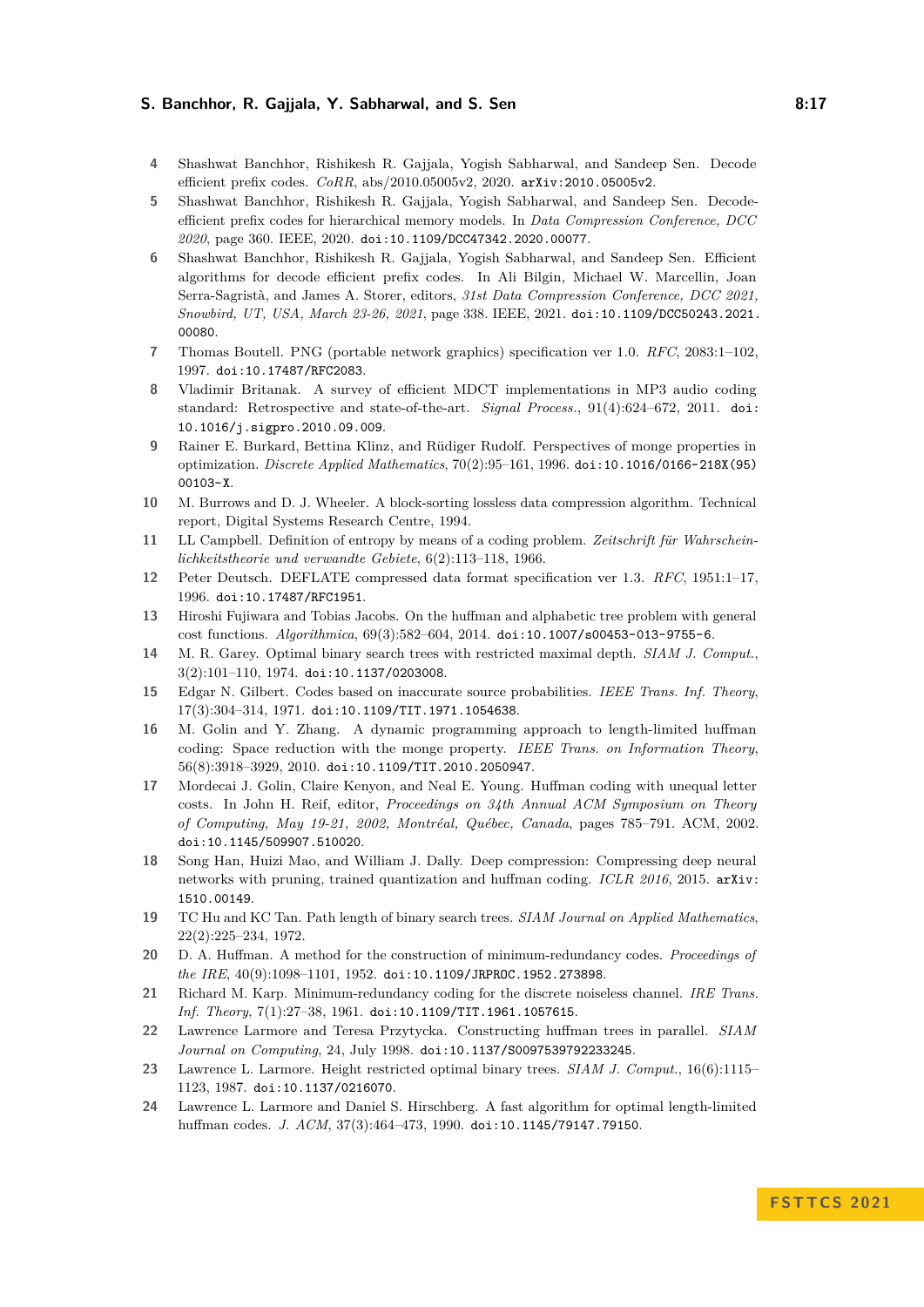#### **8:18 Generalizations of Length Limited Huffman Coding for Hierarchical Memory Settings**

- <span id="page-17-5"></span>**25** Lawrence L. Larmore and Teresa M. Przytycka. A parallel algorithm for optimum heightlimited alphabetic binary trees. *J. Parallel Distributed Comput.*, 35(1):49–56, 1996. [doi:](https://doi.org/10.1006/jpdc.1996.0067) [10.1006/jpdc.1996.0067](https://doi.org/10.1006/jpdc.1996.0067).
- <span id="page-17-1"></span>**26** A. Moffat and A. Turpin. On the implementation of minimum redundancy prefix codes. *IEEE Transactions on Communications*, 45(10):1200–1207, 1997.
- <span id="page-17-3"></span>**27** Baruch Schieber. Computing a minimum weightk-link path in graphs with the concave monge property. *J. Algorithms*, 29(2):204–222, 1998. [doi:10.1006/jagm.1998.0955](https://doi.org/10.1006/jagm.1998.0955).
- <span id="page-17-0"></span>**28** G. K. Wallace. The jpeg still picture compression standard. *IEEE Transactions on Consumer Electronics*, 38(1):xviii–xxxiv, 1992.
- <span id="page-17-6"></span>**29** Robert Wilber. The concave least-weight subsequence problem revisited. *J. Algorithms*, 9(3):418–425, September 1988. [doi:10.1016/0196-6774\(88\)90032-6](https://doi.org/10.1016/0196-6774(88)90032-6).
- <span id="page-17-2"></span>**30** Justin Zobel and Alistair Moffat. Adding compression to a full-text retrieval system. *Softw. Pract. Exp.*, 25(8):891–903, 1995. [doi:10.1002/spe.4380250804](https://doi.org/10.1002/spe.4380250804).

# <span id="page-17-4"></span>**A Algorithm for Max-GHT: Proof of Theorem [6](#page-5-0)**

## **A.1 Introduction**

The problems GHT(Generalized Huffman Tree) and Max-GHT(Max Generalized Huffman tree) were formulated by Fujiwara and Jacobs[\[13\]](#page-16-15). We first state their problem definitions.

 $\triangleright$  **Definition 21** (GHT). *Given n* arbitrary functions  $f_1, f_2 \cdots f_n$  corresponding to *n* leaves, *the objective of GHT is to determine a binary tree T with these <i>n leaves*, such that  $\sum_{i=1}^{i=n} f_i(d_i)$ *is minimized, where the <i>i*th leaf *is at depth*  $d_i$  *in*  $T$ *.* 

 $\triangleright$  **Definition 22** (Max-GHT). *Given n arbitrary functions*  $f_1, f_2 \cdots f_n$  *corresponding to n leaves, the objective of Max-GHT is to determine a binary tree T with these n leaves, such that*  $\max_{i=1}^{i=n} f_i(d_i)$  *is minimized, where the <i>i*th leaf *is at depth*  $d_i$  *in*  $T$ *.* 

Fujiwara et al. proved that Max-GHT and GHT are NP-hard for general functions  $f_1, f_2 \cdots f_n$ . However, they also proved that if each  $f_i$  is non-decreasing, then Max-GHT can be solved in  $O(n^2 \log n)$  time. The complexity of GHT was unresolved, if  $f_i$  is non-decreasing.

However, there is an implicit assumption in their hardness proof. They assume that there exists a solution which is a full binary tree(all internal nodes have exactly two children) for both GHT and Max-GHT. While this has to be true when the functions are non-decreasing, it need not be true when the functions are arbitrary. Consider the following simple counter example - when there are two leaves and for  $i = 1, 2$  we have function values  $f_i(1) = 1$  and  $f_i(2) = 0$ . The optimal solution(with zero cost for both GHT and Max-GHT) will have both leaves at level 2 and hence such tree cannot be full binary. This re-opens the problems they posed and we present a simple  $O(n^2)$  algorithm to convert Max-GHT and GHT with general functions to problems where Max-GHT and GHT have non-decreasing functions. As a direct consequence of this, we have an  $O(n^2 \log n)$  algorithm to solve Max-GHT with general functions. Due to this reduction, we conclude that if GHT with non-decreasing functions can be solved in polynomial time, then GHT with general functions can also be solved in polynomial time. We also note that there is a solution with full binary tree for both GHT and Max-GHT with non-decreasing functions.

## **A.2 Reduction**

 $\blacktriangleright$  **Lemma 23.** The GHT and Max-GHT problem with *n* arbitrary functions  $f_1, f_2 \cdots f_n$ , can *be reduced to a problem with n non-decreasing functions*  $g_1, g_2 \cdots g_n$  *in*  $O(n^2)$  *time, where*  $g_i(j) = \min_{l=j}^n f_i(l)$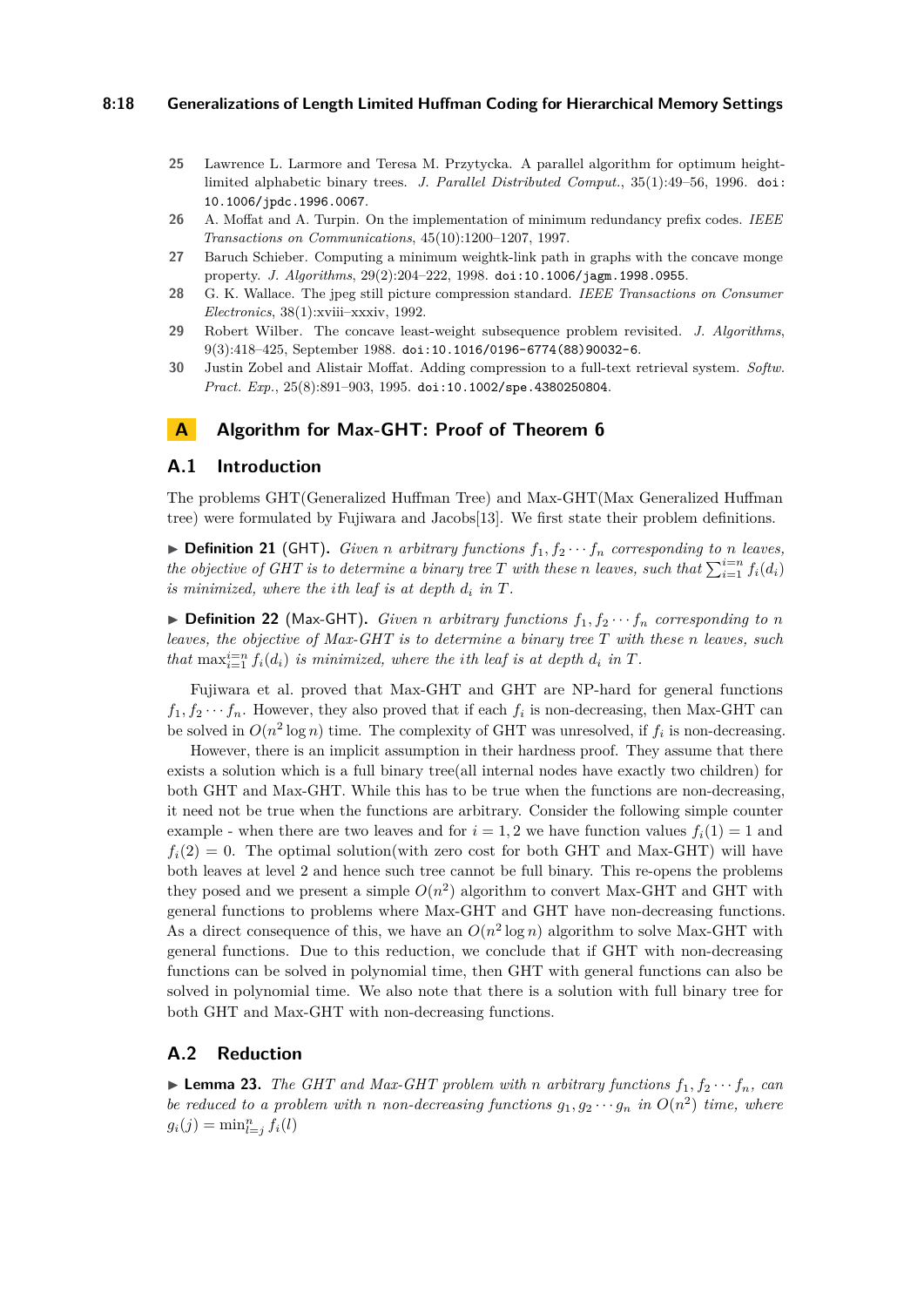#### **S. Banchhor, R. Gajjala, Y. Sabharwal, and S. Sen 8:19 1988. 8:19**

**Proof.** We update  $g_i$ 's in a bottom to top manner with  $l^{th}$  entry as min  $(f_i(l), g_i(l+1))$  for  $l < n$  and  $g_i(n) = f_i(n)$ . Hence the total time taken is  $O(n)$  per function and  $O(n^2)$  in total. It's easy to see that these functions evaluate to  $g_i(j) = \min_{l=j}^n f_i(l)$  using induction.

For correctness, the key property we use is that there is an optimal tree which is a solution to GHT/Max-GHT, such that for any pair of depths  $(d_1, d_2)$ , if  $d_1 < d_2$  and  $f_i(d_1) \ge f_i(d_2)$ , then the *i*th leaf can not be at  $d_1$  for any *i*. This is due to a simple exchange argument as we switch a node from  $d_1$  to  $d_2$ , the Kraft sum decreases (hence the tree is feasible) and cost will not increase.(Note that if the Kraft sum for a given set of depths is less than 1, we can always construct a binary tree with those function values) Therefore the *i*th leaf can not be at level *l* if  $g_i(l) \neq f_i(l)$ . Hence, the structure of the optimal solution remains unchanged by changing the values for such  $l$ .

We note that as the tree need not be full binary, the maximum height need not be *n* like in [\[13\]](#page-16-15). The above algorithm's correctness remains valid even when maximum height exceeds *n* and the run time would be  $O(m)$ , where *m* is the input size(previously  $n^2$ ).

# <span id="page-18-0"></span>**B Proof of Theorem [8](#page-6-2)**

We prove this constructively by induction. For the sequence  $\mathcal{I}' = \langle i_{h-1}, i_h = 0 \rangle$ , we can construct a forest with *ih*−<sup>1</sup> trees, each containing one internal node and two leaves. Since this forest has no internal nodes at or below level  $h$ , we have  $i_h = 0$ . Also, since the only internal nodes are the roots of the trees at level *h*−1, we have *ih*−<sup>1</sup> internal nodes at or below level *h* − 1. Further, as  $2i_{h-1} \leq n$  we have sufficient characters to construct this forest). Now, let us assume there is a valid forest corresponding to the sequence  $\mathcal{I}' = \langle i_{k+1}, \cdots i_h = 0 \rangle$ . Note that this forest has  $i_{k+1}-i_{k+2} > 0$  trees. We now add another  $(2i_k-i_{k+1})-(2i_{k+1}-i_{k+2})$ leaves (characters) at level  $k + 1$  and construct a forest with  $i_k - i_{k-1}$  trees, having a total of *i*<sup>*k*</sup> internal nodes. Note that  $(2i_k - i_{k+1}) - (2i_{k+1} - i_{k+2}) \ge 0$  and  $(2i_k - i_{k+1}) \le n$ , hence, we have sufficient characters to create such a forest. This proves the theorem.

# <span id="page-18-1"></span>**C Proof of Lemma [14](#page-11-0) pertaining to Exact DP for** Gen-LLHC

**Proof.**

$$
F(T) = \sum_{\ell=0}^{h-1} \hat{f}(\ell+1) \cdot (S_{2i_{\ell}-i_{\ell+1}})
$$

By definition of *F*(*T*) we have

$$
F(T) = \sum_{c \in C} (freq(c) \cdot f(d_T(c)))
$$

By using the definition of  $\hat{f}(i)$  we get

$$
F(T) = \sum_{c \in C} \left( freq(c) \cdot \left( \sum_{i \leq d_T(c)} \hat{f}(i) \right) \right)
$$

By rearranging the summation over each level and using proposition [7](#page-6-3) we get

$$
F(T) = \sum_{\ell=0}^{h-1} \left( \hat{f}(\ell+1) \cdot \sum_{j=1}^{2i_{\ell} - i_{\ell+1}} freq(j) \right)
$$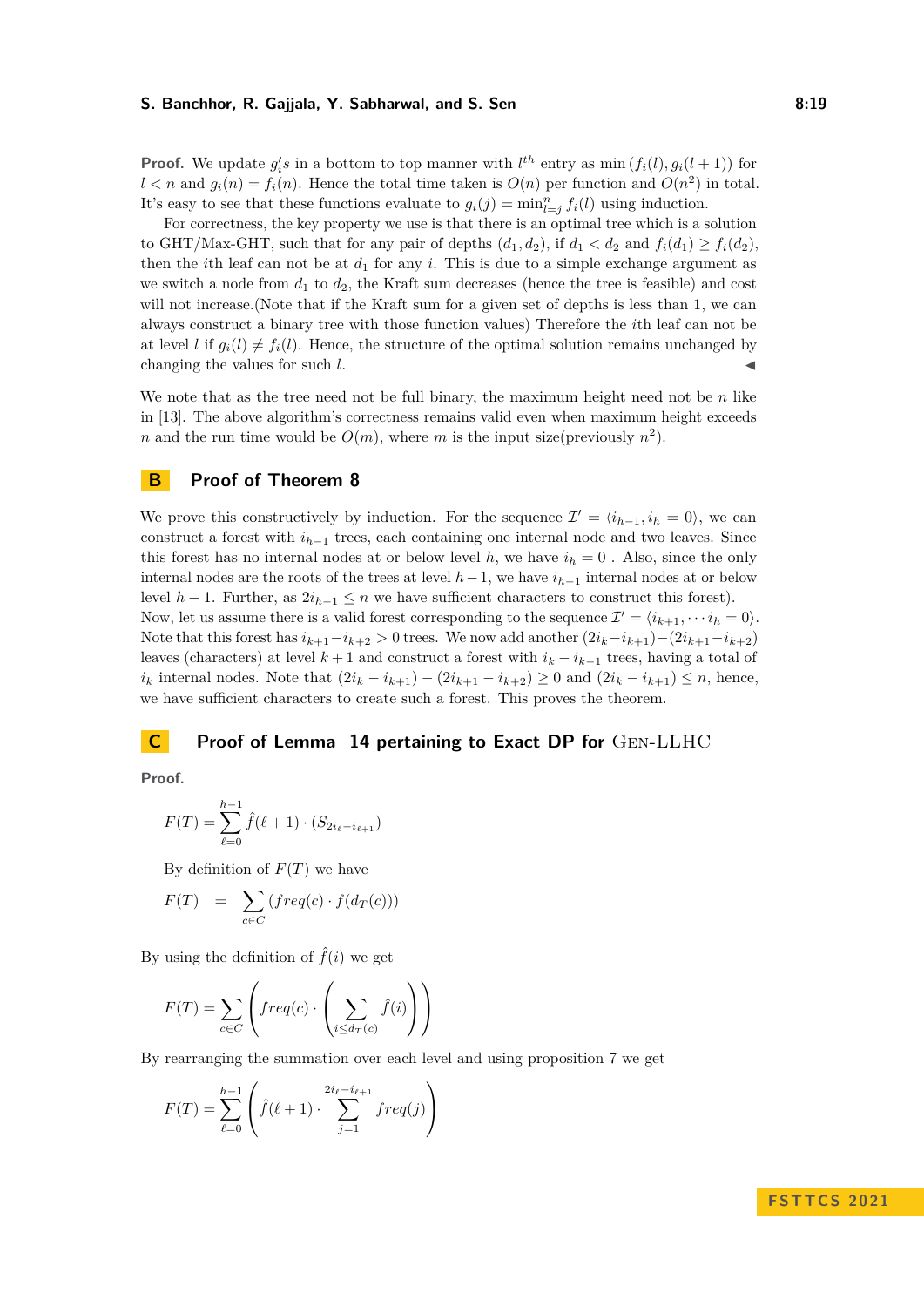#### **8:20 Generalizations of Length Limited Huffman Coding for Hierarchical Memory Settings**

and using Theorem [10](#page-7-1) we get

$$
F(T) = \sum_{\ell=0}^{h-1} \hat{f}(\ell+1) \cdot S_{2i_{\ell}-i_{\ell+1}}
$$

This completes the proof of the Lemma.

# <span id="page-19-0"></span>**D Pseudo-code for PTAS for** Gen-LLHC**: Theorem [3\(](#page-4-1)b)**

We present the Pseudo-code for PTAS for Gen-LLHC in Algorithm [2.](#page-19-1)

```
Algorithm 2 (for Theorem 3(b)).
```

```
Input: Weighted Alphabet C = \{c_1, c_2, \ldots, c_n\}; Penalty bound P; penalty function
                p(.); objective function f(.); function \hat{f}(.) defined over f(.); Approximation
                constant \epsilonOutput: Prefix tree having penalty \leq \mathcal{P} and objective value less than \leq (1+\epsilon) \cdot C^*1 C_{PTAS} ← ∞
  2 for val \leftarrow 0 to \log_2 (\mathcal{F} \cdot f(n)) do
  \mathbf{3} \mid \mathcal{C} \leftarrow 2^{val}4 \lambda = |(\epsilon \cdot \mathcal{C})/2h|\mathbf{5} for \ell \leftarrow 0 to n do
 6 for b \leftarrow 0 to ((2h/\epsilon) + h) do
  7 \begin{array}{|c|c|c|c|c|} \hline \end{array} \begin{array}{|c|c|c|c|c|} \hline \end{array} C = b \cdot \lambda8 \overline{D}(0,\ell, C) := 09 for i \leftarrow 1 to (n-1) do
\mathbf{10} for \ell \leftarrow (h-1) downto 0 do
11 for b \leftarrow 0 to ((2h/\epsilon) + h) do
12 Fig. C = b \cdot \lambda13 best \text{P} best \text{P} enalty := \infty14 for j \leftarrow max(0, 2i - n) to i - 1 do
15 \vert \vert \vert \vert Penalty := \infty16 C
                               C' = C - \mathbf{r}(p(\ell+1) \cdot S_{2i-j})17 \begin{array}{|c|c|c|c|c|} \hline \end{array} k := recursive index where \overline{D}(j,\ell+1,C') was minimized
18 i if 2i - j < 2j - k then
19 | | | | | continue;
 \begin{array}{|c|c|c|c|c|}\n\hline\n\text{20} & \text{if} & \text{if} & \text{if} & \text{if} & \text{if} & \text{if} & \text{if} & \text{if} & \text{if} & \text{if} & \text{if} & \text{if} & \text{if} & \text{if} & \text{if} & \text{if} & \text{if} & \text{if} & \text{if} & \text{if} & \text{if} & \text{if} & \text{if} & \text{if} & \text{if} & \text{if} & \text{if} & \text{if} & \text{if} & \text{if} & \text{if} & \text{if}21 P P enalty := \overline{D}(j, l + 1, C') + \hat{f}_{(l+1)} \cdot S_{2i-j}22 i if Penalty < bestPenalty and Penalty < P then
23 best \text{P} best \text{P} enalty := \text{P} enalty
24 D(i, \ell, C) := bestPenalty25 C<sub>PTAS</sub> := min<sub>C</sub>(\overline{D}(n-1,0,C) corresponds to a valid prefix tree)
26 if C_{PTAS} \leq C then
27 break
28 return C_{PTAS};
```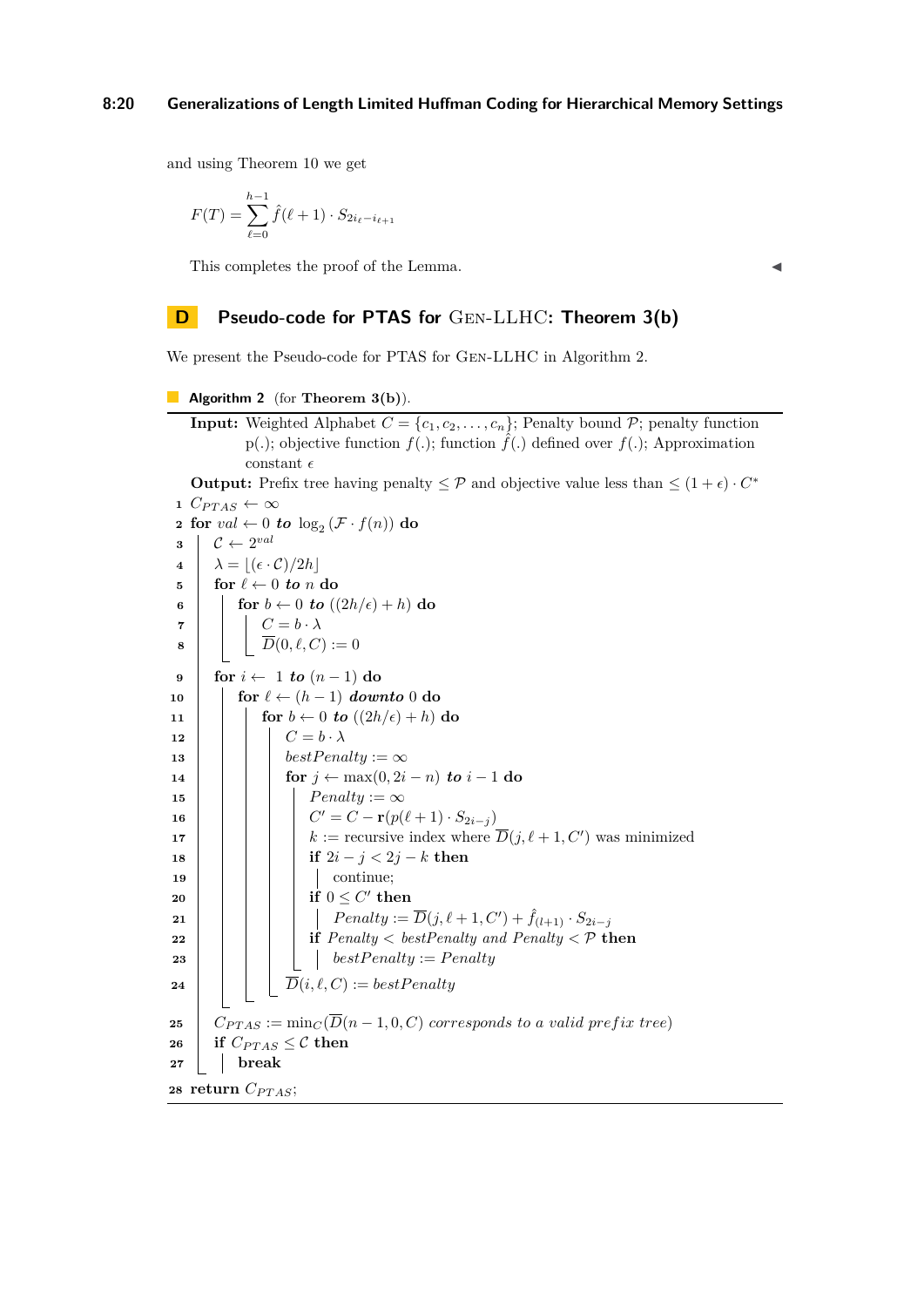# **E Proof of Lemma [15](#page-13-3) pertaining to PTAS for** Gen-LLHC

**Proof.** For any valid values of *i*, *ℓ* and *P*:

$$
D(i, \ell, C) \geq \overline{D}(i, \ell, \mathbf{r}(C) + (h - \ell) \cdot \lambda)
$$

In our proof we will be using the following fact:

<span id="page-20-1"></span>**• Proposition 24.** Let C' and C'' be multiples of  $\lambda$ . Then,  $\overline{D}(z,\ell+1,C') \geq \overline{D}(z,\ell+1,C'')$ *whenever*  $C' \leq C''$ *.* 

This proposition holds because the best solution having objective value at most  $C'$  is also a candidate solution having objective value at most  $C''$  (other parameters remaining same).

We now prove the lemma by induction on the value of *ℓ* decreasing from *h* to 0.

For  $\ell = h$ : From our initialization, the entries of *D* and  $\overline{D}$  are all initialized to 0 for  $\ell = h$ and hence the claim trivially holds.

For  $\ell < h$ : Consider  $D(i, \ell, C)$ . From recurrence [\(4\)](#page-12-0), there must be some choice of *j* for which  $D(i, \ell, C)$  is minimized. Let *z* be that choice of *j*, i.e.,

$$
D(i, \ell, C) = D(z, \ell + 1, C - \hat{f}_{\ell+1} \cdot S_{2i-z}) + \hat{p}_{\ell+1} \cdot S_{2i-z}
$$

Now we obtain the following relations:

$$
D(i, \ell, C)
$$
  
=  $D(z, \ell + 1, C - \hat{f}_{\ell+1} \cdot S_{2i-z}) + \hat{p}_{\ell+1} \cdot S_{2i-z}$   

$$
\geq \overline{D}(z, \ell + 1, \mathbf{r}(C - \hat{f}_{\ell+1} \cdot S_{2i-z}) + (h - (\ell + 1))\lambda) + \hat{p}_{\ell+1} \cdot S_{2i-z}
$$
  

$$
\geq \overline{D}(z, \ell + 1, \mathbf{r}(C) - (\mathbf{r}(\hat{f}_{\ell+1} \cdot S_{2i-z}) - \lambda) + (h - (\ell + 1))\lambda) + \hat{p}_{\ell+1} \cdot S_{2i-z}
$$
  

$$
= \overline{D}(z, \ell + 1, \mathbf{r}(C) - \mathbf{r}(\hat{f}_{\ell+1} \cdot S_{2i-z}) + (h - \ell)\lambda) + \hat{p}_{\ell+1} \cdot S_{2i-z}
$$
  

$$
\geq \overline{D}(i, \ell, \mathbf{r}(C) + (h - \ell)\lambda)
$$

where the first inequality follows by induction, the second inequality follows from Pro-position [24](#page-20-1) and the last inequality follows from the fact that  $\overline{D}(z, \ell + 1, \mathbf{r}(C) - \mathbf{r}(\hat{f}_{\ell+1}$ .  $S_{2i-z}$ ) +  $(h - \ell)\lambda$ ) +  $\hat{p}_{\ell+1} \cdot S_{2i-z}$  is also a candidate for consideration in recurrence [\(5\)](#page-12-1) for  $\overline{D}(i, \ell, \mathbf{r}(C) + (h - \ell)\lambda).$ 

This completes the proof of the Lemma.

$$
\blacksquare
$$

## <span id="page-20-0"></span>**F Exact DP for** COPT**: Proof of Theorem [1\(](#page-2-0)a)**

There exists a dynamic program algorithm to solve the  $\text{COPT}(\mathcal{P})$  problem that runs in time  $O(n^{2+m})$  for *m* block levels.

The dynamic programming algorithm is similar to that for the exact algorithm with the main difference being that instead of iterating over lengths we iterate over the decode times of the tree.

Let  $\hat{D}(i, \ell, T)$  denote the minimum codelength amongst all forests rooted at level  $\ell$ , having *i* internal nodes with decode time at most *T*. Also, define  $\mathcal{T} = \sum_{n=1}^{n}$ *c*=1  $\cdot \sum_{n=1}^{m}$  $\sum_{i=1}^{n} q_i$  (here, the decode

time of the forest is the sum of the decode times of the trees in the forest)

For a fixed number of block levels, *m*, the following lemma holds:

<span id="page-20-2"></span>▶ **Lemma 25.** *The number of possible values of decode time for the forests rooted at some level is*  $n^{m-1}$ *.*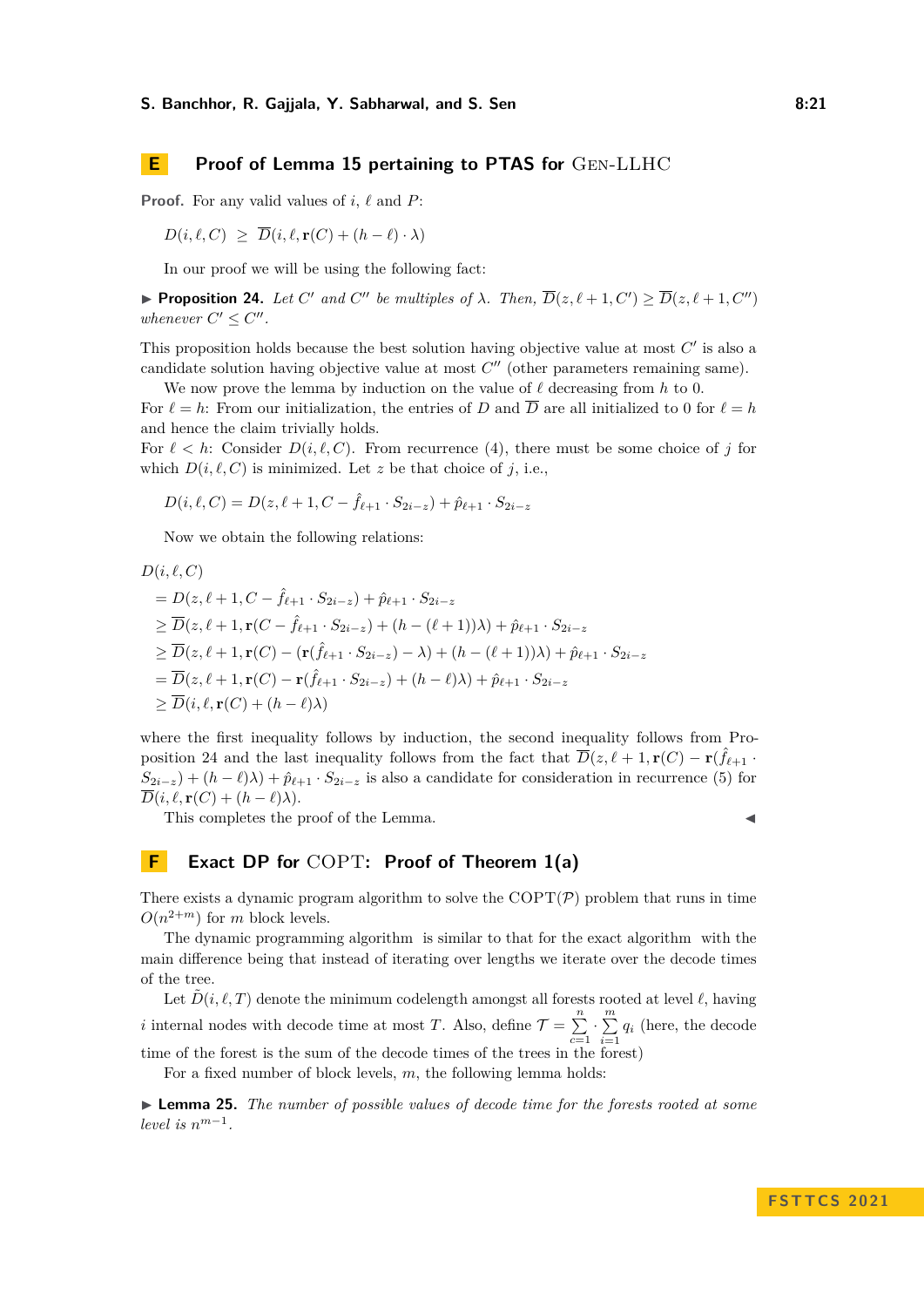#### **8:22 Generalizations of Length Limited Huffman Coding for Hierarchical Memory Settings**

**Proof.** Let there be  $x_i$  characters in the *i*th block level  $\forall i \in [1, m]$  and  $x_0$  be the number of characters which are not present in the forest corresponding to  $\tilde{D}(i, \ell, T)$ . These characters corresponding to  $x_0$  will not have any decode time contribution for *T*. We have  $\sum_{i=0}^{m} x_i = n$ . For  $l > w_1$ , the width of first block, we know that  $x_1$  is zero. When  $l \leq w_1$ , we know that *x*<sub>0</sub> is zero. That is not both of *x*<sub>0</sub>, *x*<sub>1</sub> can be non-zero. Hence, there are  $O(n^{m-1})$  possible sequences of  $x_i$ 's satisfying this. For each sequence of  $x_i$ 's, we can uniquely determine the decode time value. Hence there are  $O(n^{m-1})$  possible decode time values.

A dynamic program using the above recurrence can be designed as follows:

**Base Case.** For all forests with no merges, i.e. no internal nodes, we initialize the decode time to 0, i.e.,

$$
\forall \ell \in [0, n] \text{ and } T \in [0, \mathcal{T}]: \tilde{D}(0, \ell, T) = 0
$$

**Inductive Case.** To compute  $\tilde{D}(i, \ell, T)$ , we iterate over the number of internal nodes that are at depth strictly greater than  $\ell$ . If *j* internal nodes are at depth strictly greater than  $\ell$ , then there are  $(2i - j)$  characters at depth strictly greater than  $\ell$ , then  $q_{\ell+1} \cdot P_{2i-j}$  is the decode-time contribution of all the characters having level  $\geq \ell$ , due to the access at level  $(\ell+1)$ . Furthermore,  $\tilde{D}(j, \ell+1, T')$  denotes the decode time contributed by all accesses made at depths greater than  $\ell + 1$ . This yields the following recurrence:

$$
\tilde{D}(i,\ell,T) = \min_{\substack{j \in [max(0,2i-n), i-1] \\ \& 2i - j \ge 2j - k}} \left\{ \tilde{D}(j,\ell+1,T') + P_{2\cdot i - j} \right\} \tag{6}
$$

where  $T' = T - \hat{q}_{lvl+1} \cdot P_{2\cdot i-j}$  and *k* is the recursive index using which  $\tilde{D}(j, \ell+1, T')$  was populated. We only need to recursively check if  $T' > 0$ . The tree with the optimal decode time can be obtained by maintaining the parent pointers of each update and then backtracking.

Note that we only update entries of  $\ddot{D}$  for which the  $T$  parameter corresponds to a sequence of  $\langle x_0, x_1, x_2, \ldots, x_m \rangle$ , from lemma [25.](#page-20-2) The decode time for a sequence  $\langle x_0, x_1, x_2, \ldots, x_m \rangle$ is  $Dec(\langle x_i \rangle) = \sum_{i=1}^{m} x_i \cdot \hat{q}_i$ 

From Lemma [25,](#page-20-2) we know that the *T* parameter will take on only  $O(n^{m-1})$  values. The table can accordingly be compressed and maintained only for these entries, however we omit these implementation details in the interest of better exposition.

After the DP is filled, we check all the entries of the form  $\ddot{D}(n-1,0,t)$  which have code length parameter  $t \leq \mathcal{P}$  and find the the optimal code length corresponding to it.

**Time complexity.** We note that *i* and  $\ell$  can take *n* possible values each and *T* takes  $n^{m-1}$ possible values. So, there are  $n^{m+1}$  cells in the DP. Each cell can be filled in at most  $O(n)$ time. So, the time complexity of the DP is  $O(n^{m+2})$ . Checking the DP table to find the optimal decode time will take  $O(n^{m+1})$  time. Hence, we can solve the  $COPT$  problem in  $O(n^{m+2})$  time when the number of block levels is a constant *m*.

## <span id="page-21-0"></span>**G Proof of Proposition [20](#page-14-1) pertaining to Theorem [1\(](#page-2-0)b)**

**Proof.** We prove this using induction. The base case holds from Lemma [18.](#page-14-0) Consider the two nodes at level one.

We first consider the case where not all k highest frequencies are in the same sub-tree rooted at one of the nodes. By induction assumption, in the sub-tree in which *k*th highest frequency is present, the *k*th highest frequency is at level at most  $k-1 + \lceil \log(n) \rceil$ . Therefore given holds.